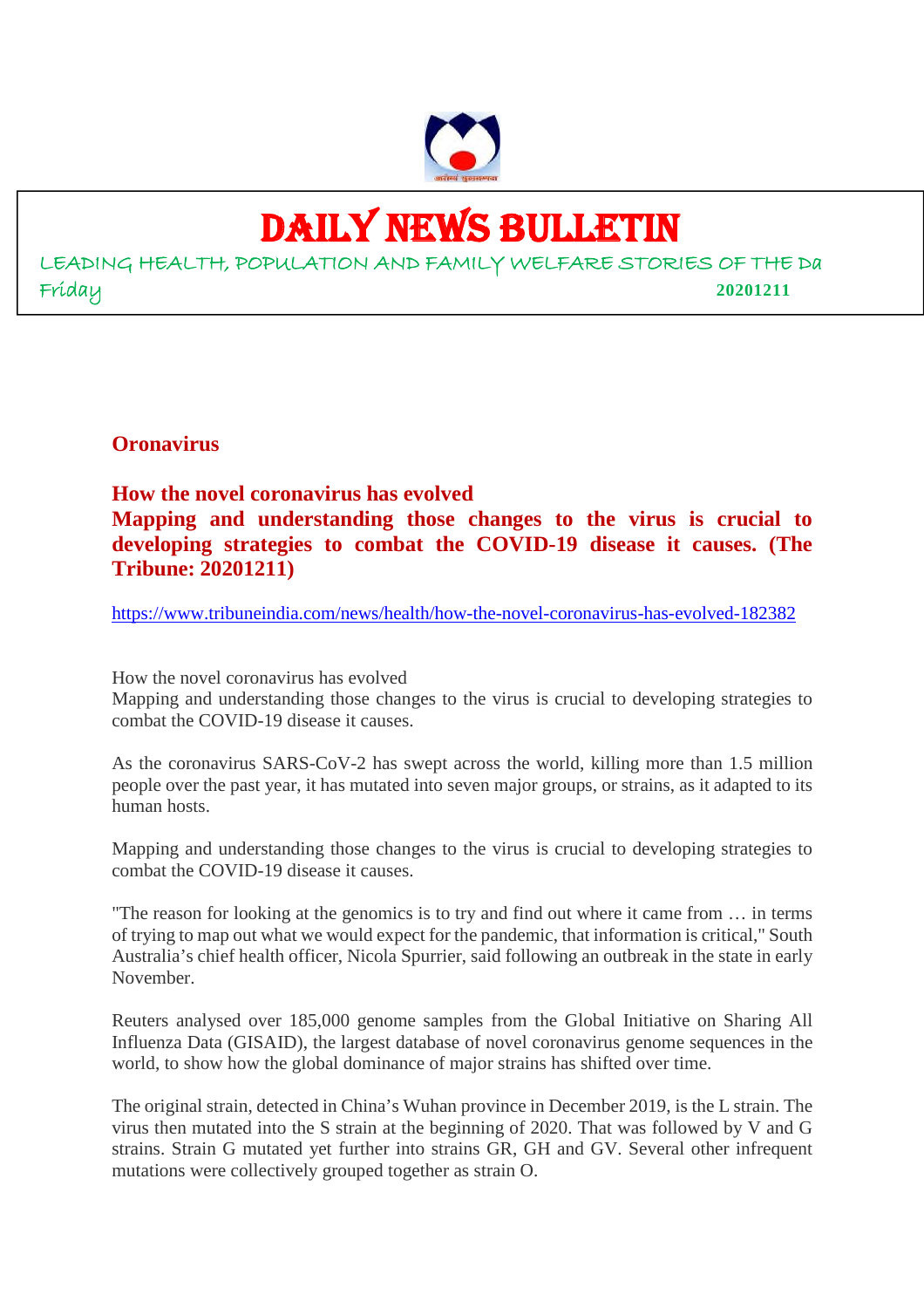#### TRACKING MUTATIONS

A mutation is a change in an organism's genetic material.

When a virus makes millions of copies of itself and moves from host to host, not every copy is identical. These small mutations accumulate as the virus is passed on – and copied again and again.

Earlier in the pandemic, the virus made its way relatively quickly around the world, being repeatedly introduced to different locations and sparking fresh outbreaks regularly.

During that time, there was a more diverse mixture of strains among the samples reported to GISAID.

As countries began to close their borders, there were fewer new strains introduced, and in countries where the more resilient G-type strains were present, they began to dominate.

In Asia, the original L strain persisted for longer as several countries, including China, were quick to shut borders and curtail movement. In contrast, North America and Europe did not restrict movement as much, at least initially, which allowed the G strains to spread - and mutate - at a faster pace.

"This virus moves in superspreader events, which means the virus doesn't have to be particularly contagious," said Catherine Bennett, epidemiology chair in the Faculty of Health at Melbourne's Deakin University. "We will see different patterns because of cluster transmission." G strains are now dominant around the world. One specific mutation, D614G, has become the most common variant.

The most recent mutation to emerge is the GV strain, which has so far been isolated to Europe where experts say it is unclear whether the strain is spreading because of any transmission advantage or because it affected socially active young adults and tourists over the summer.

#### WHY MUTATIONS MATTER

The SARS-CoV-2 virus has so far mutated slowly, allowing scientists and policymakers to keep on top of its progress.

Still, scientists have been divided on the implications of some of the mutations. Some experts have reported that the D614G variation has made the virus more transmissible, however other studies have contradicted that.

Either way, the changes so far have not resulted in strains that would likely be resistant to vaccines in development.

However, experts who have watched influenza and HIV mutate over years, evading vaccines, warn that future mutations of SARS-CoV-2 remain unknown. And the best shot at avoiding changes that make the virus impervious to a vaccine remains to curtail its spread and reducing the opportunities it has to mutate.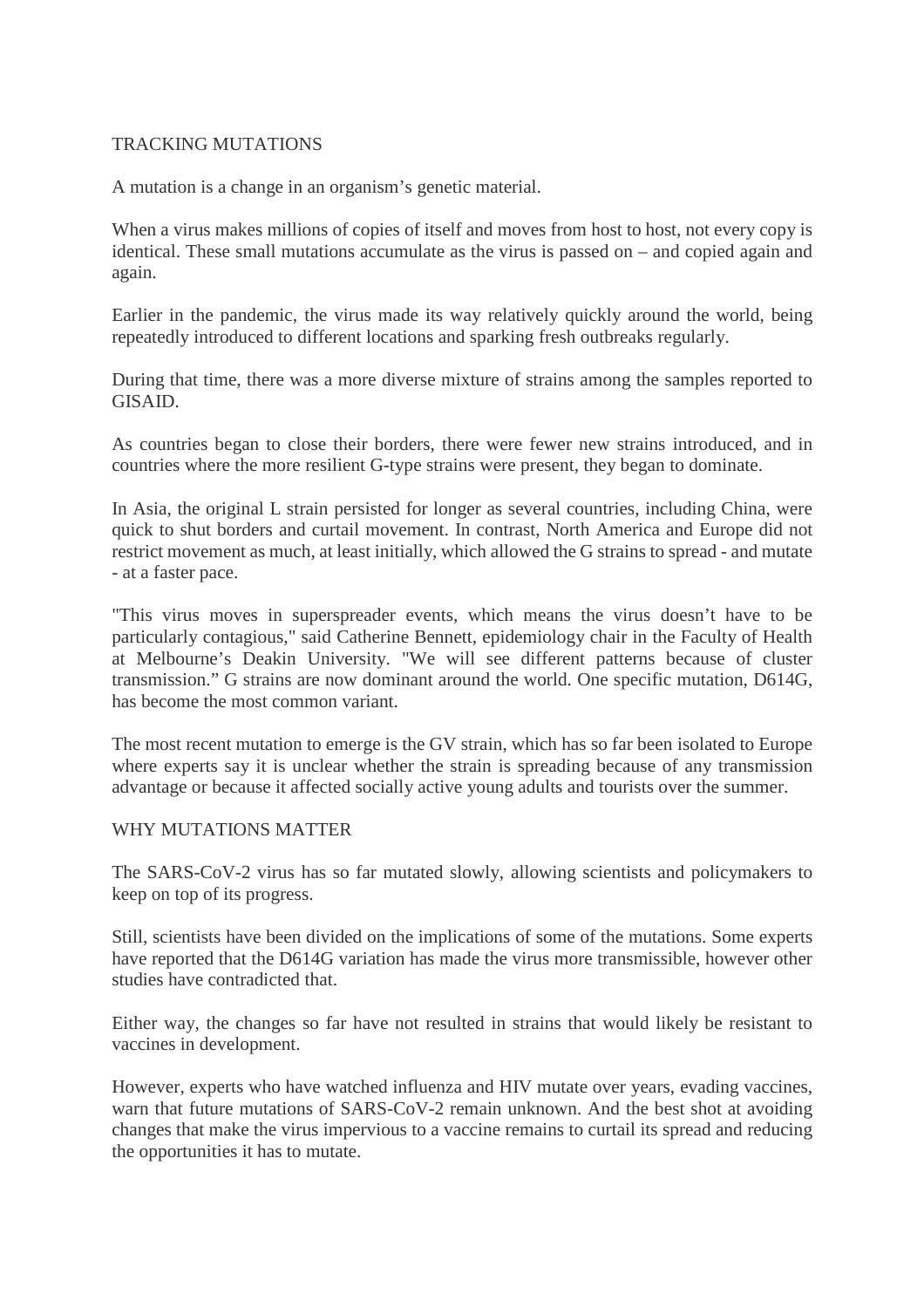"If the virus changes substantially, particularly the spike proteins, then it might escape a vaccine. We want to slow transmission globally to slow the clock," said Deakin's Bennett.

"That reduces the chances of a one in a squillion change that's awful news for us."—Reuters

#### **Heart disease**

#### **Heart disease now killing more people than ever before: WHO. (The Tribune: 20201211)**

https://www.tribuneindia.com/news/health/heart-disease-now-killing-more-people-than-everbefore-who-182352

Heart disease, which has remained the leading cause of death at the global level for the last 20 years, is now killing more people than ever before, according to the World Health Organization.

The WHO said diabetes and dementia are also among the world's top 10 causes of death.

The WHO's 2019 Global Health Estimates, released on Wednesday, said non-communicable diseases now make up 7 of the world's top 10 causes of death, an increase from 4 of the 10 leading causes in 2000. The new data cover the period from 2000 to 2019.

"Heart disease has remained the leading cause of death at the global level for the last 20 years. However, it is now killing more people than ever before," the organisation said.

Heart disease now represents 16 per cent of total deaths from all causes and the number of deaths from heart disease increased by more than two million since 2000 to nearly 9 million in 2019. Diabetes and dementia enter the top 10 causes of death.

Alzheimer's disease and other forms of dementia are now among the top 10 causes of death worldwide, ranking 3rd in both the Americas and Europe in 2019. Women are disproportionally affected: globally, 65 per cent of deaths from Alzheimer's and other forms of dementia are women.

Deaths from diabetes increased by 70 per cent globally between 2000 and 2019, with an 80 per cent rise in deaths among males. In the Eastern Mediterranean, deaths from diabetes have more than doubled and represent the greatest percentage increase of all WHO regions.

The WHO said the estimates reveal trends over the last 2 decades in mortality and morbidity caused by diseases and injuries, clearly highlighting the need for an intensified global focus on preventing and treating cardiovascular diseases, cancer, diabetes and chronic respiratory diseases, as well as tackling injuries, in all regions of the world, as set out in the agenda for the UN Sustainable Development Goals.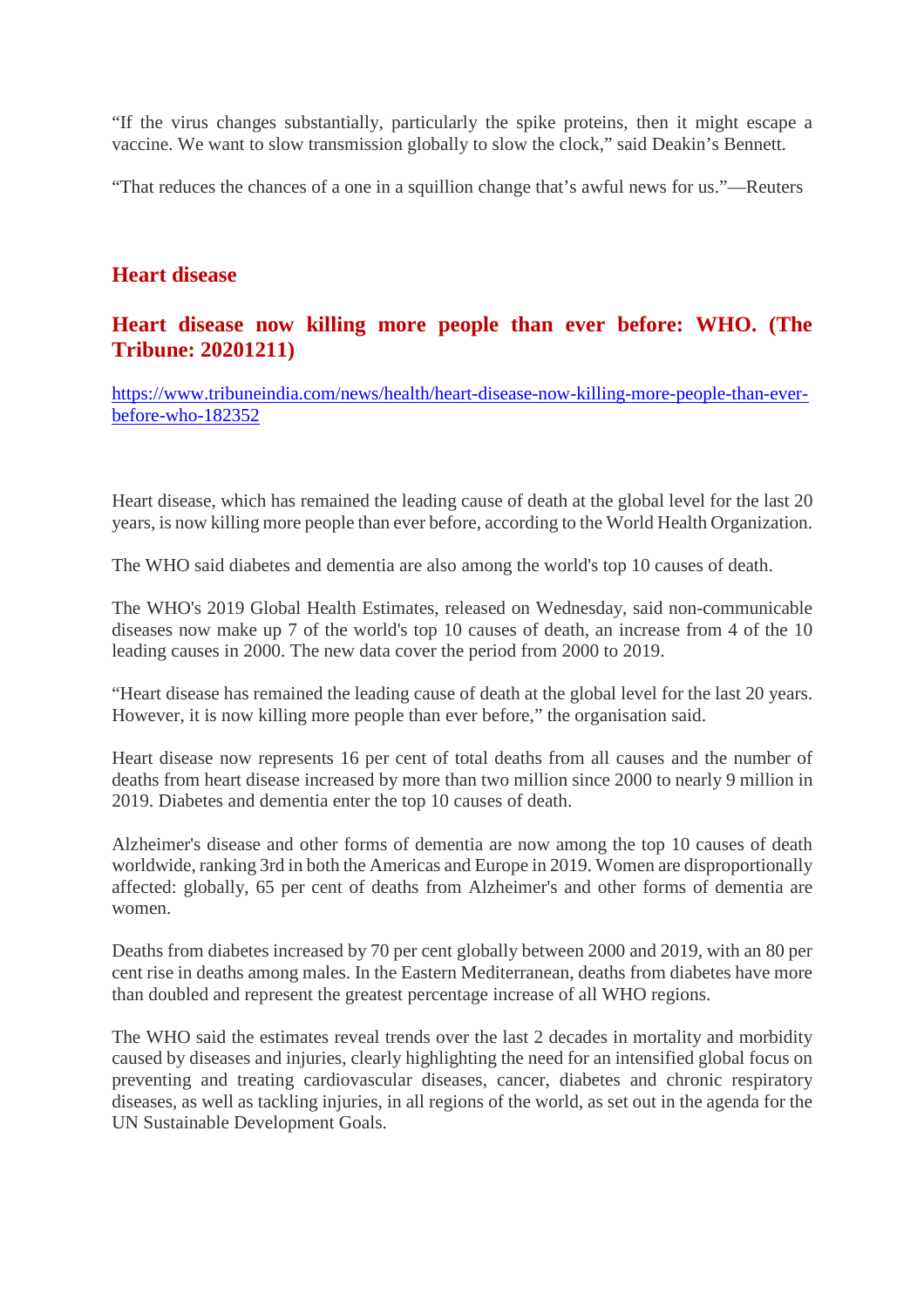"These new estimates are another reminder that we need to rapidly step up prevention, diagnosis and treatment of non-communicable diseases," Director-General of WHO Dr Tedros Adhanom Ghebreyesus said.

"They highlight the urgency of drastically improving primary health care equitably and holistically. Strong primary health care is clearly the foundation on which everything rests, from combatting non-communicable diseases to managing a global pandemic." While more non-communicable diseases are now causing deaths worldwide, there has been a global decline in deaths from communicable diseases, which however still remain a major challenge in low- and middle-income countries.

In 2019, pneumonia and other lower respiratory infections were the deadliest group of communicable diseases and together ranked as the fourth leading cause of death. However, compared to 2000, lower respiratory infections were claiming fewer lives than in the past, with the global number of deaths decreasing by nearly half a million, WHO said adding that this reduction is in line with a general global decline in the percentage of deaths caused by communicable diseases.

HIV/AIDS dropped from the 8th leading cause of death in 2000 to the 19th in 2019, reflecting the success of efforts to prevent infection, test for the virus and treat the disease over the last two decades. While it remains the fourth leading cause of death in Africa, the number of deaths has dropped by more than half, falling from over 1 million in 2000 to 435 000 in 2019 in Africa.

WHO said Tuberculosis is also no longer in the global top 10, falling from 7th place in 2000 to 13th in 2019, with a 30% reduction in global deaths. Yet, it remains among the top 10 causes of deaths in the African and South-East Asian regions, where it is the 8th and 5th leading cause respectively.

The new estimates also emphasise the toll that communicable diseases still take in low-income countries: 6 of the top 10 causes of death in low-income countries are still communicable diseases, including malaria (6th), tuberculosis (8th) and HIV/AIDS (9th).

Meanwhile, in recent years, the WHO reports highlight an overall concerning slowdown or plateauing of progress against infectious diseases like HIV, tuberculosis and malaria.

The new projections state that people are living longer – but with more disability.

The estimates further confirm the growing trend for longevity: in 2019, people were living more than 6 years longer than in 2000, with a global average of more than 73 years in 2019 compared to nearly 67 in 2000. But on average, only 5 of those additional years were lived in good health.

Disability, however, is on the rise.

"To a large extent, the diseases and health conditions that are causing the most deaths are those that are responsible for the greatest number of healthy life-years lost. Heart disease, diabetes, stroke, lung cancer and chronic obstructive pulmonary disease were collectively responsible for nearly 100 million additional healthy life-years lost in 2019 compared to 2000," WHO said.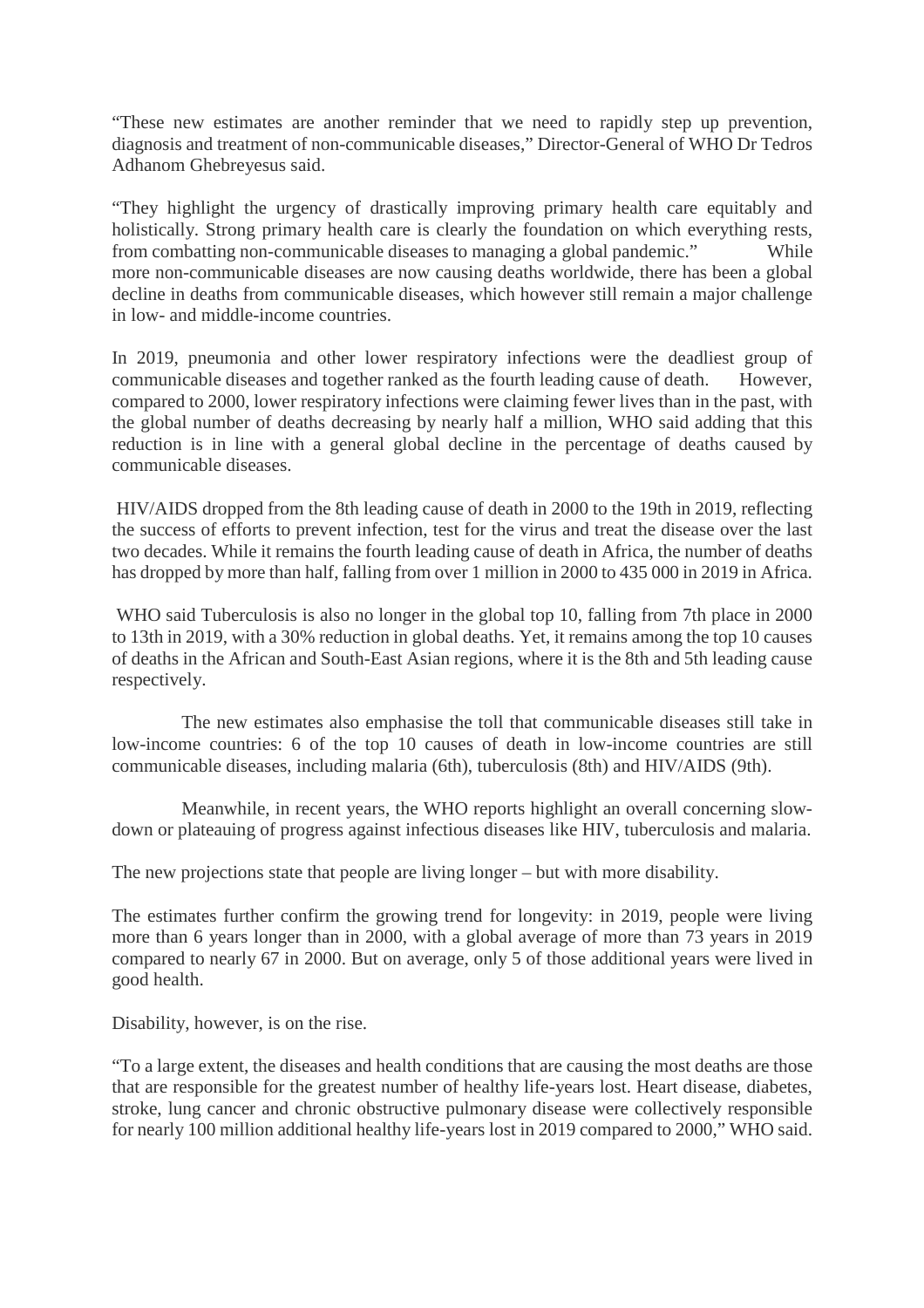Injuries are another major cause of disability and death, with the African region recording a significant rise in road traffic injuries since 2000.

Globally, deaths from road traffic injuries are 75 per cent male.

Assistant Director-General for the Division of Data, Analytics and Delivery for Impact at WHO Dr Samira Asma said robust health data are critical to address inequalities, prioritize policies and allocate resources to prevent disability and save lives.

"We call upon governments and stakeholders to urgently invest in data and health information systems to support timely and effective decision-making," Asma said. PTI

#### **Cancer (Hindustan: 20201211)**

https://epaper.livehindustan.com/imageview\_505345\_86233982\_4\_1\_11-12-2020\_3\_i\_1\_sf.html



#### **Covid Vaccine (Hindustan: 20201211)**

https://epaper.livehindustan.com/imageview\_505348\_86244834\_4\_1\_11-12- 2020\_6\_i\_1\_sf.html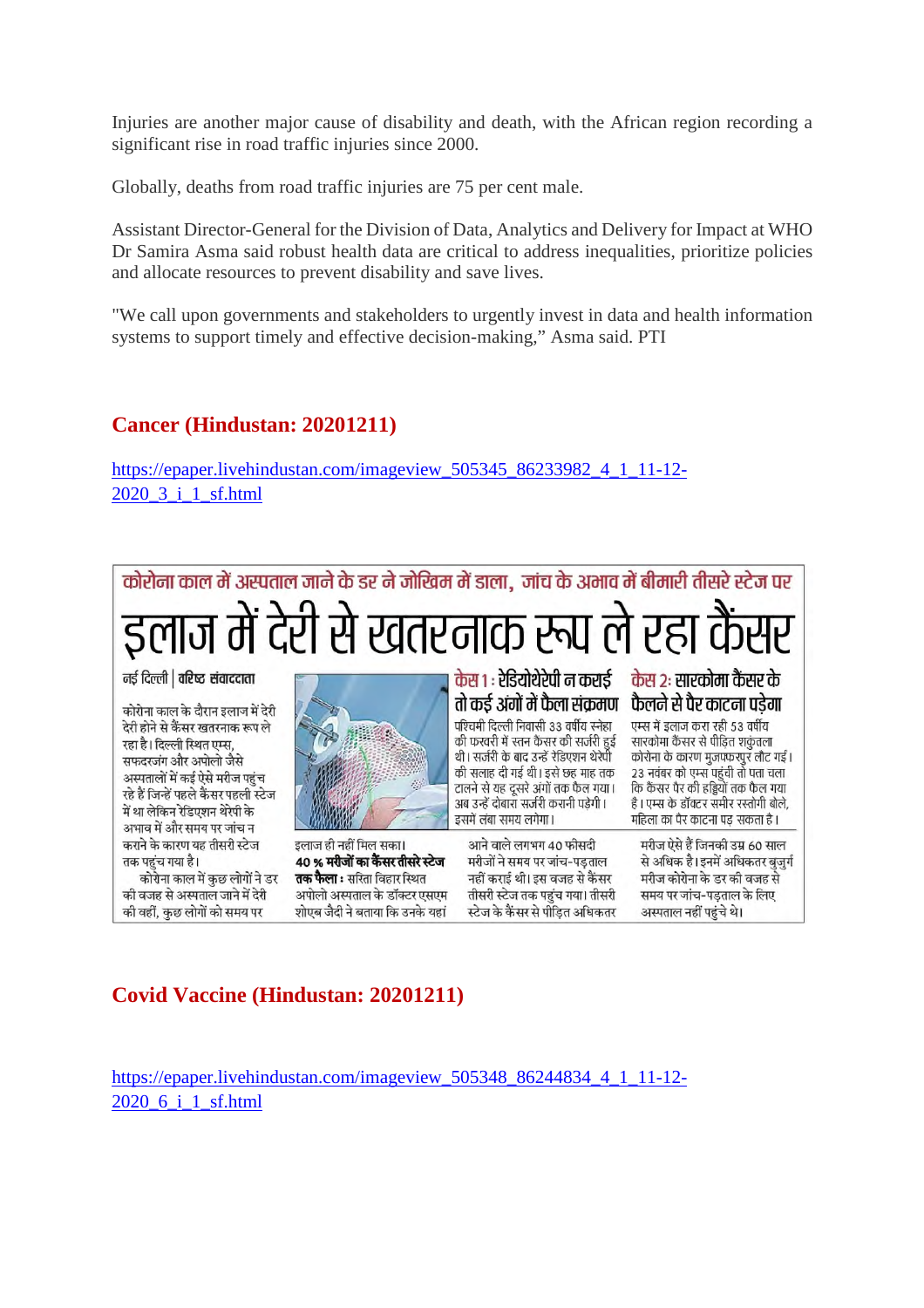# तैयारी : कोविड वैक्सीन के लिए दो लाख लोगों का पंजीकरण



जई दिल्ली | वरिष्ठ संवाददाता

देल्ली सरकार ने कोरोना वैक्सीन लगाने की तैयारियां तेज कर दी हैं। स्वास्थ्य मंत्री सत्येंद्र जैन ने बताया कि दिल्ली में कोविड वैक्सीन के पहले फेज के लिए डो लाख से अधिक लोगों ने पंजीकरण कराया है।

उन्होंने कहा कि हमारी पहली ग्रथमिकता स्वास्थ्यकर्मियों और फ्रंट लाइन योद्धाओं को वैक्सीन देने की है। उसके बाद बुजुर्गो और बच्चों को त्रैक्सीन दी जाएगी। उसके बाद हम पुरी देल्ली का वैक्सीनेशन करेंगे।

सात दिन से संक्रमण दर पांच **फीसदी से कम :** स्वास्थ्य मंत्री सत्येंद्र जैन ने कहा कि पिछले सात दिनों से देल्ली में पॉजिटिविटी दर पांच फीसदी से कम है। 7 नवंबर को पॉजिटिविटी रेट 15.26 प्रतिशत थी। उन्होंने कहा कि आने वाले दिनों में इसमें और कमी आने की संभावना है। सत्येंद्र जैन ने कहा कि देल्ली में सात नवंबर के बाद कोरोना के मामले में लगातार कमी आ रही है।



सत्येंद्र जैन, स्वास्थ्य मंत्री।

नवंबर के बाद कोरोना के मामलों में कमी आने का दावा

#### मास्क लगाएं, दिशानिर्देशों का पालन करें : जैन

स्वास्थ्य मंत्री सत्येंद्र जैन ने कहा कि हम कह सकते हैं कि दिल्ली में कोरोना की तीसरी लहर अब कमजोर हो चुकी है और यह जल्द खत्म होने वाली हैं। हालांकि अब भी हमें सावधानी और संयम रखना होगा। हमें ईमानदारी से कोरोना के गाइडलाइन का पालन करना होगा। जैन ने कहा कि दिल्ली में स्थिति काफी सामान्य है लेकिन सभी को मास्क लगाकर चलना चाहिए।

# दिल्ली में कोरोना के मामले छह लाख के पार पहुंचे

नई दिल्ली | वरिष्ट संवाददाता

दिल्ली में गुरुवार को कोरोना के 1575 नए मरीज मिले हैं। इसी के साथ दिल्ली में कोरोना संक्रमितों का कुल आंकड़ा अब 601150 हो गया है।

दिल्ली के स्वास्थ्य विभाग के अनुसार, गुरुवार को आए 1575 नए मामलों के साथ दिल्ली में कोरोना संक्रमित का कुल आंकड़ा 601150 हो गया है। इनमें से गुरुवार को 3307

मरीजों को छुट्टी दी गई, जबकि 61 मरीजों की मौत हो गई। दिल्ली में अभी तक 572523 मरीजों को छुट्टी दी जा चुकी है, जबकि 9874 मरीजों ने कोरोना के कारण दम तोड़ दिया। दिल्ली में शुरू से लेकर अबतक कोरोना से मृत्युदर 1.64 फीसदी है। दिल्ली के विभिन्न अस्पतालों में 5193 मरीज भर्ती हैं। वहीं कोविड केयर सेंटर में 338 और कोविड मेडिकल सेंटर में 106 मरीज भर्ती हैं।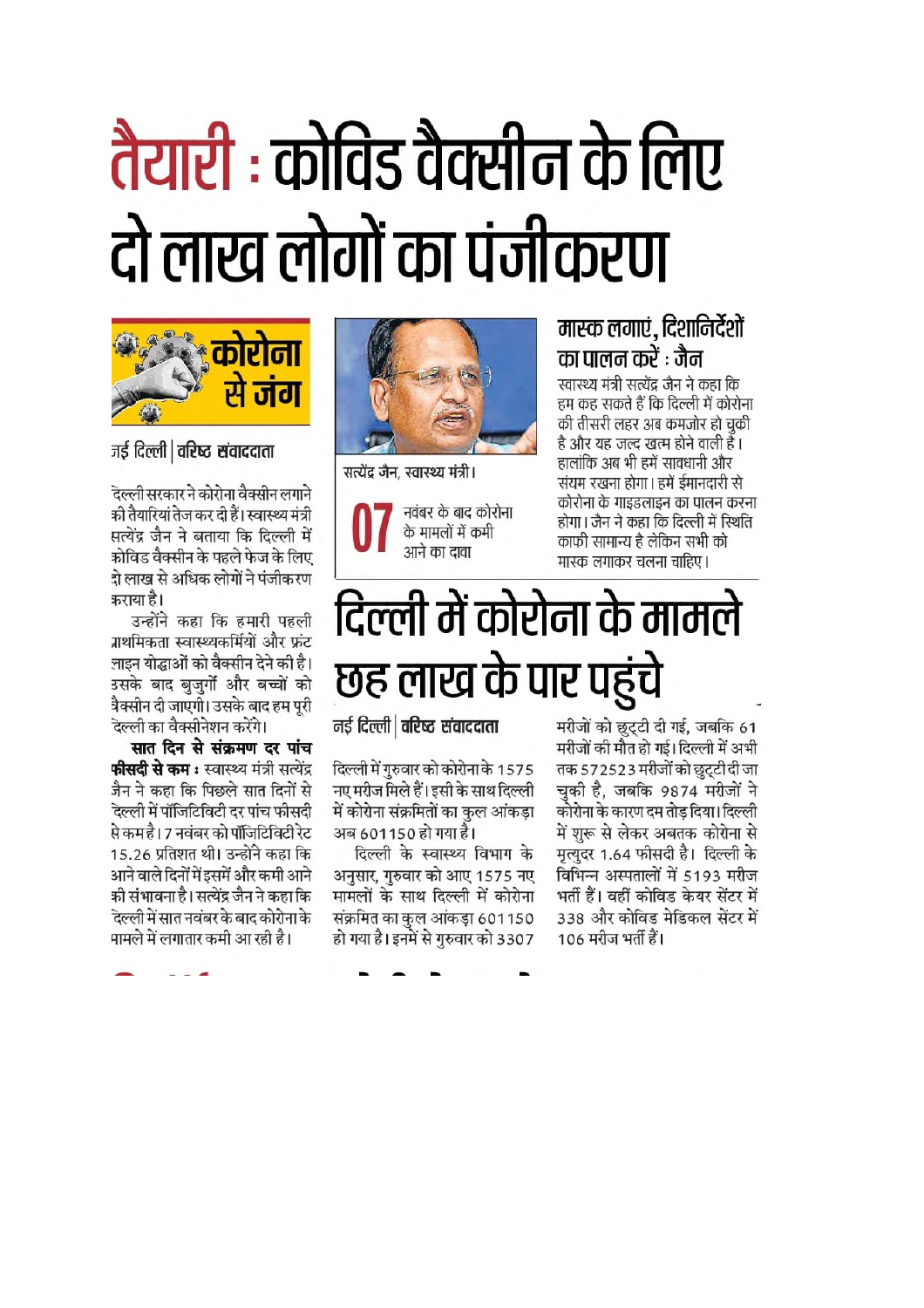#### **Fizher Vaccine**

## **अमेरका मजद शु होगा फाइजर वै सीन का आपातकालन इतेमाल, FDA नेद मंज ूर(Dainik Jagran: 20201211)**

https://www.jagran.com/world/america-us-to-start-emergency-use-of-pfizer-vaccine-aftergot-fda-approval-21155111.html

एफडीए के इस पैनल में वैक्सीन सलाहकार वैज्ञानिक संक्रामक रोग डॉक्टर और सांख्यिकीविद शामिल थे। न्यूयॉर्क टाइम्स के मुताबकि पैनल में इस बात पर सहमति बनी की वैक्सीन का 16 से ज्यादा उम्र के लोगों पर आपातकालीन उपयोग शुरू किया जाए।

वाशिंगटन, एएनआइ। अमेरिका में लगातार बढ़ रहे कोरोना संक्रमण के मामलों पर रोक लगाने के लिए जल्द ही वैक्सीन का आपातकालीन उपयोग शुरू किया जा सकता है। यूएस फूड एंड ड्रग एडमिनिस्ट्रेशन ने गुरुवार को फाइजर-बायोटेक कोविड-19 वैक्सीन के आपातकालीन उपयोग अपनी मंजूरी दे दी है। एफडीए के इस पैनल में वैक्सीन सलाहकार, वै ज्ञानिक, संक्रामक रोग डॉक्टर और सांख्यिकीविद शामिल थे। न्यूयॉर्क टाइम्स के मुताबकि पैनल में इस बात पर सहमति बनी की वैक्सीन का 16 से ज्यादा उम्र के लोगों पर आपातकालीन उपयोग शुरू किया जाए। बता दें कि बुधवार को देश में कोरोना के कारण सबसे ज्यादा तीन हजार से भी अधिक मौतें दर्ज की गई थीं। अब वैक्सीन को मंजूरी मिलने के बाद देश में कोरोना स्थिति पर काबू पाया जा सकेगा।

गुरुवार को आठ घंटे की जनसुनवाई के बाद एफडीए पैनल में मौजूद सदस्यों ने फाइजर और उसके जर्मन साथी बायोएनटेक दवारा विकसित वैक्सीन के उपयोग के समर्थन में वोट दिया। अब उम्मीद जताई जा रही है कि ब्रिटेन के बाद अमेरिका भी फाइजर वैक्सीन के टीके को जल्द मंजूदी दे देगा।

उम्मीद है कि एफडीए की मंजूरी मिलने के बाद शनिवार को वैक्सीन का आपातकालीन उपयोग किया जा सकता है। गौरतलब है कि यूके, कनाडा, बहरीन और सऊदी अरब में जनता के लिए फाइजर वैक्सीन को मंजूरी दी जा चुकी है। न्यूयॉर्क टाइम्स के मुताबिक, ट्रंप प्रशासन के मल्टी-बिलियन-डॉलर प्रोग्राम के ऑपरेशन वार स्पीड के तहत जुलाई में वैक्सीन की दस करोड़ डोज का ऑर्डर दिया जा चुका है। इसके साथ ही मॉडर्ना वैक्सीन के विकास और निर्माण का भारी भी समर्थन किया गया है।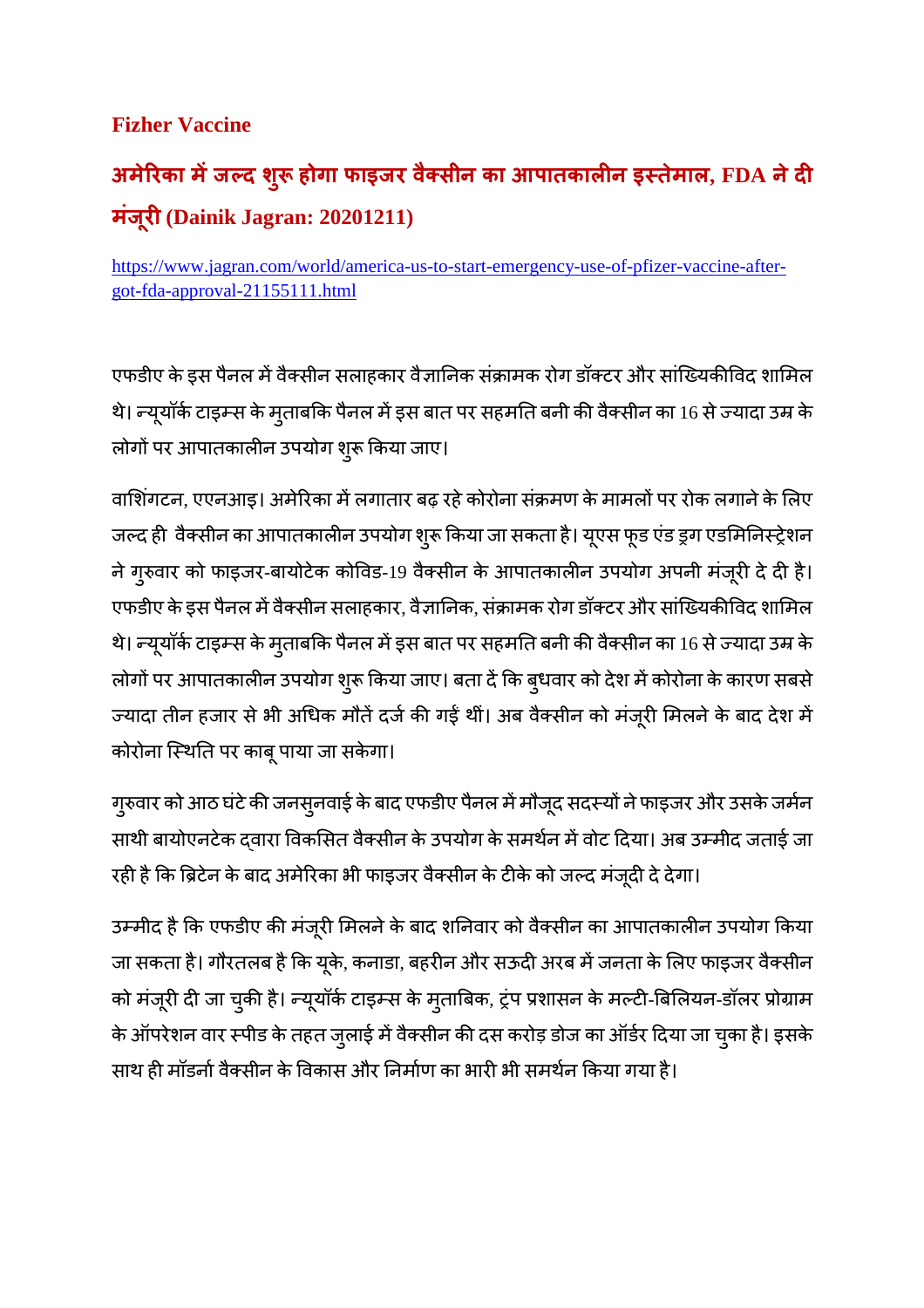गौरतलब है कि अमेरिका में कल कोरोना संक्रमण के कारण रिकॉर्ड मौतें दर्ज की गई थीं। यहां 24 घंटों में तीन हजार लोगों की मृत्यु हो गई है। ऐसा पहली बार है जब यहां एक दिन में इतनी ज्यादा मौतें दर्ज की गई हैं।

#### **Pfizer COVID-19 vaccine**

#### **US panel endorses widespread use of Pfizer COVID-19 vaccine (The Indian Express: 20201211)**

https://indianexpress.com/article/coronavirus/us-panel-endorses-widespread-use-of-pfizercovid-19-vaccine-7100461/

In a 17-4 vote with one abstention, the government advisers on Thursday concluded that the vaccine from Pfizer and its German partner BioNTech appears safe and effective for emergency use in adults and teenagers 16 and older.

Pfizer covid vaccine, Coronavirus vaccine, US panel endorses Pfizer, US panel covid vaccine, US covid cases, World news, Indian expressShots could begin within days, depending on how quickly the Food and Drug Administration signs off, as expected, on the expert committee's recommendation. (Reuters)

A US government advisory panel has endorsed widespread use of Pfizer's coronavirus vaccine, putting the country just one step away from launching an epic vaccination campaign against the outbreak that has killed close to 300,000 Americans.

Shots could begin within days, depending on how quickly the Food and Drug Administration signs off, as expected, on the expert committee's recommendation.

In a 17-4 vote with one abstention, the government advisers on Thursday concluded that the vaccine from Pfizer and its German partner BioNTech appears safe and effective for emergency use in adults and teenagers 16 and older.

That endorsement came despite questions about allergic reactions in two people who received the vaccine earlier this week when Britain became the first country to begin dispensing the Pfizer-BioNTech shot.

Despite all the remaining unknowns, in an emergency, ?the question is whether you know enough,? said panel member Dr Paul Offit of Children's Hospital of Philadelphia, who concluded that the shot's potential potential benefits outweigh its risks.

The independent review by non-government experts in vaccine development, infectious diseases and medical statistics was considered critical to boosting Americans' confidence in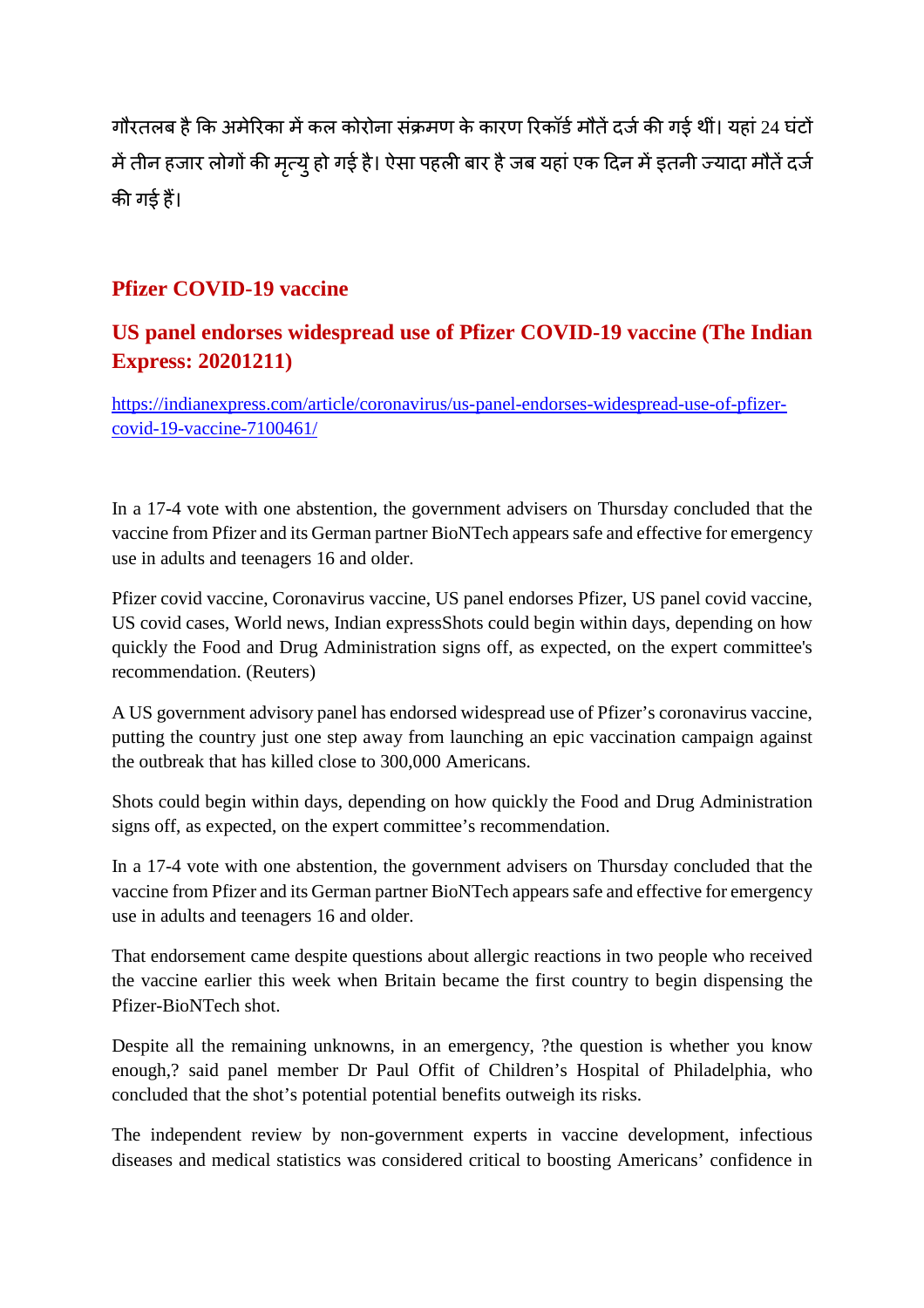the safety of the shot, which was developed at breakneck speed less than a year after the virus was identified.

The decision came as COVID-19 cases surge to ever-higher levels across the US, with deaths hitting an all-time, one-day high of more than 3,100 on Wednesday.

Pfizer has said it will have about 25 million doses of the two-shot vaccine for the US by the end of December. But initial supplies will be limited and reserved primarily for health care workers and nursing home residents, with other vulnerable groups next in line until the shots become widely available on demand, something that will probably not happen until the spring.

Experts estimate at least 70% of the US population will have to be vaccinated to achieve herd immunity, the point at which the virus can be held in check. That means it could be several months before things start get back to normal and Americans can put away their masks.

The FDA next week will review a second vaccine, from Moderna and the National Institutes of Health, that appears about as protective as Pfizer-BioNTech's shot. A third candidate, from Johnson & Johnson, which would require just one dose, is working its way through the pipeline. Behind that is a candidate from AstraZeneca and Oxford University

All eyes now turn to the FDA staff scientists who will make the final decision on whether to greenlight use of the Pfizer-BioNTech vaccine. Regulators not only in Britain but in Canada have already approved it for use in their countries, and President Donald Trump and White House officials have complained for weeks about the pace of FDA's careful review.

FDA's vaccine director Dr Peter Marks said ahead of the expert meeting that a decision would come within "days to a week."

"Americans want us to do a scientific review, but I think they also want us to make sure we're not wasting time on paperwork as opposed to going forward with the decision," FDA Commissioner Stephen Hahn said before the meeting.

A positive vote for the vaccine was virtually assured after FDA scientists issued a glowing review of the vaccine earlier in the week. Agency staffers said data from Pfizer's ongoing study of 44,000 people showed strong protection across different age groups, races and health conditions with no major, unexpected safety problems.

The Pfizer-BioNTech shot remains experimental because that final-stage study isn't complete. As a result, the expert panel wrestled with a list of questions that have yet to be answered.

For example, while the vaccine is more than 90% effective in blocking the symptoms of COVID-19, the FDA's advisers stressed it is not yet clear if it can stop the silent, symptomless spread that accounts for up to half of cases.

"Even though the individual efficacy of this vaccine is very, very, very high, you really as of right now do not have any evidence" that it will lower transmission, said Dr Patrick Moore of the University of Pittsburgh. He urged Pfizer to take additional steps to answer that question.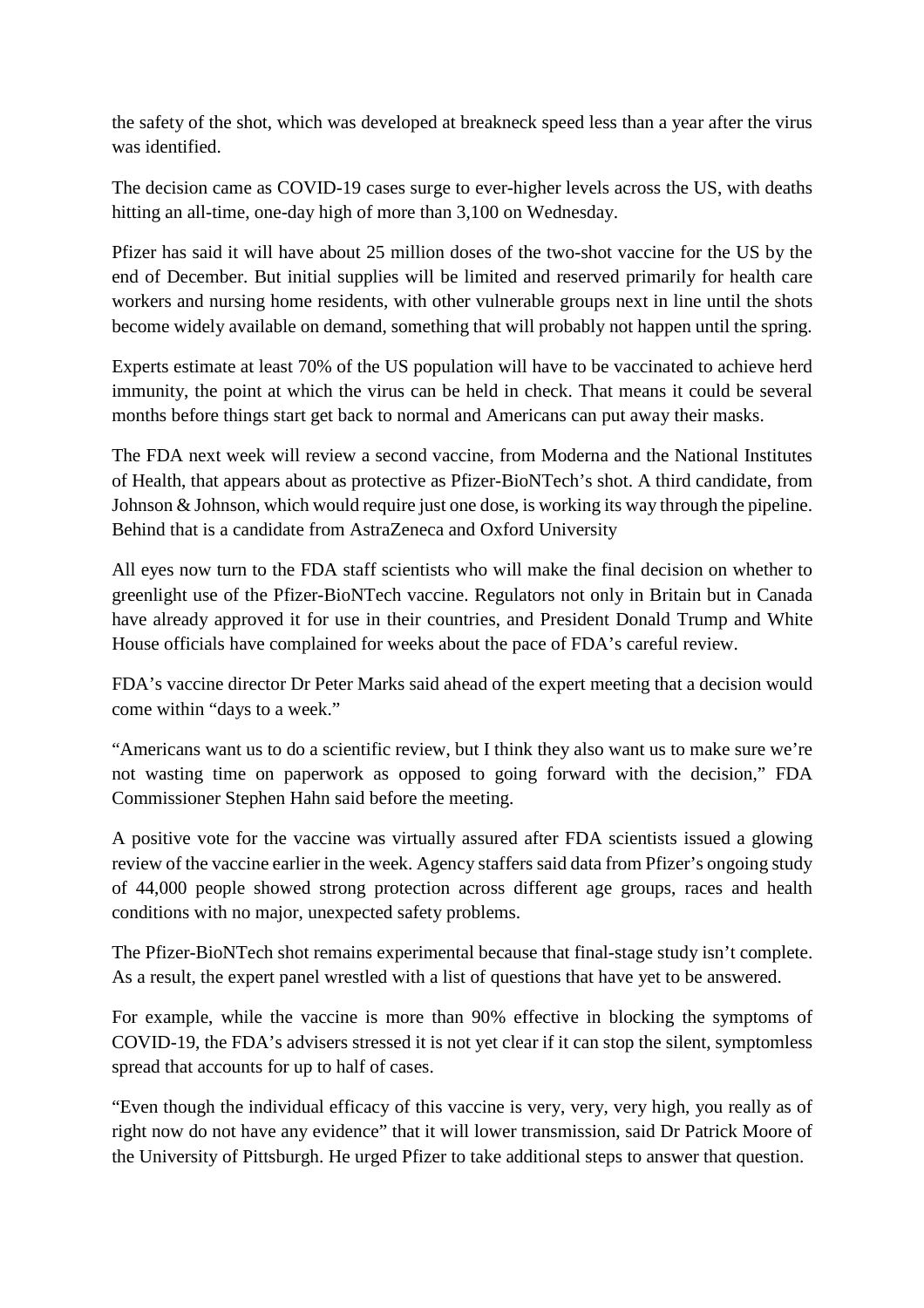And the advisers are worried that Pfizer will lose its opportunity to answer critical questions as it begins offering the real vaccine to study participants who had been getting dummy shots.

The company proposed gradually moving those patients to the vaccine group, with priority based on age, health conditions and other factors. Under that plan, 70-year-old participants would cross over before healthy 30-year-olds.

Pfizer must still show whether the vaccine works in children younger than 16 and in pregnant women.

On the safety front, as widespread vaccinations begin, the first recipients will be closely tracked by government health authorities since studies in tens of thousands of people can't detect rare risks that strike 1 in a million. Hanging over the meeting were the British allergic reactions and a warning from authorities there that people with a history of serious reactions shouldn't get the vaccine for now.

Pfizer representatives said they have seen no signs of allergic reactions in their trial. But some of the FDA advisers fear the British warning will deter millions of Americans with allergies who might benefit from the COVID-19 vaccine from giving it a try, and urged additional studies to try to settle the issue

#### **Vaccine:**

#### **Vaccine: Science over speed (Hindustan Times: 20201211)**

https://www.hindustantimes.com/editorials/vaccine-science-over-speed-ht-editorial/story-LOJL60UGLxXDTXOT13A7HI.html

Safety and efficacy must be the key principles. It's good that India is following due process

It is important that domain experts are armed with every bit of information, and free of any pressure of anticipation, to make the right decision on the vaccines

It is important that domain experts are armed with every bit of information, and free of any pressure of anticipation, to make the right decision on the vaccines(REUTERS)

India began assessing options for a coronavirus vaccine this week, reviewing submissions by two pharma companies for emergency approval. At the outset, a panel of experts deemed that the data was insufficient to judge the two key parameters — safety and efficacy. While it may seem like this decision will delay the rollout of inoculations for Indians, it is an encouraging sign that the experts are upholding the process to the necessary standards. The nature of the recommendations they offered to both companies suggested that they had jumped the gun in filing their submissions. Serum Institute of India (SII) has to now wait till authorities in the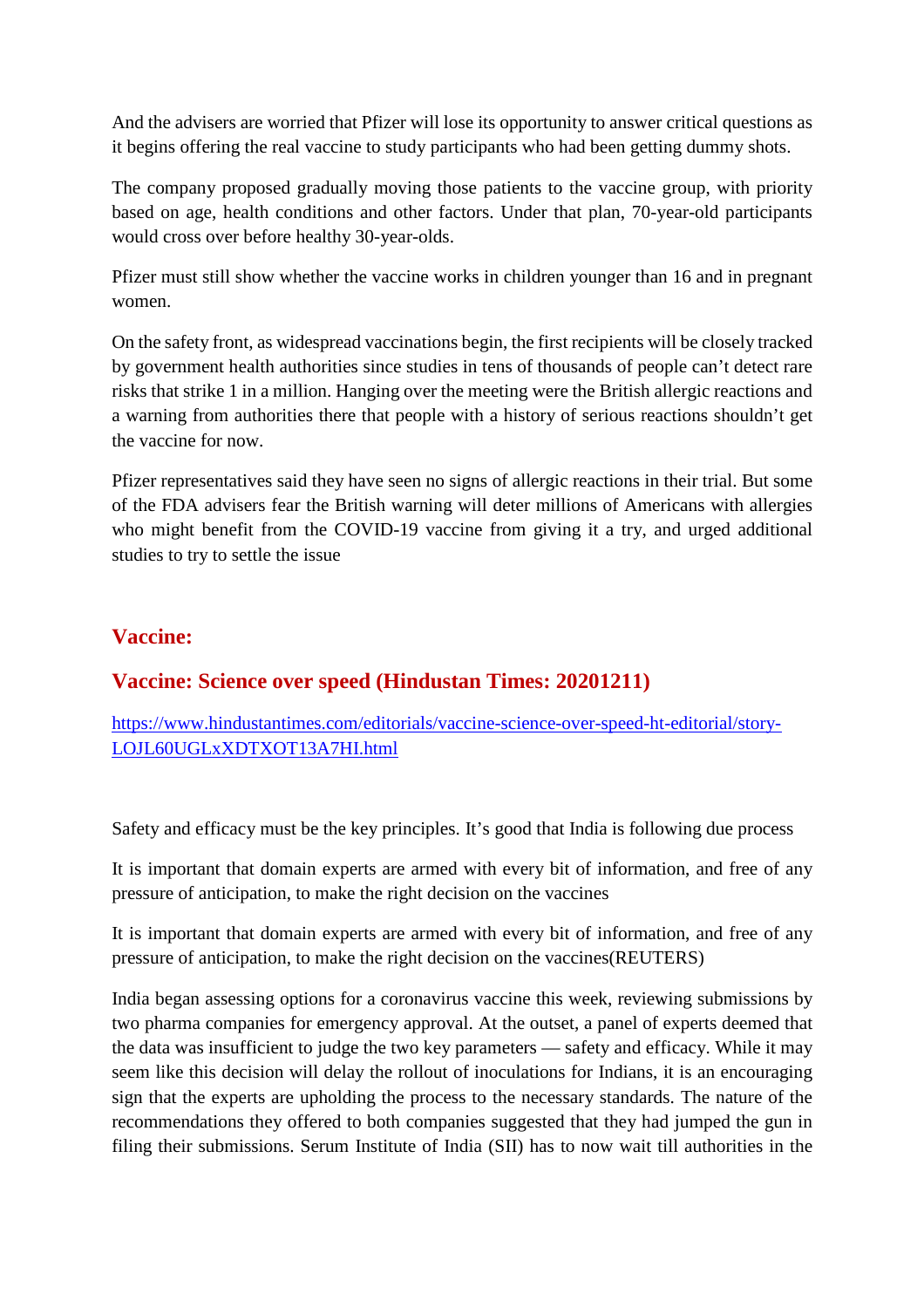United Kingdom (UK), where clinical trials were held, take a decision on their shot. Bharat Biotech will need to present efficacy data from phase 3 trials that have only just begun.

Neither company has offered comments on the timing or the nature of their submissions, but a quick look at the regulatory literature indicates the bar they failed to meet was clearly defined. Vaccines need to demonstrate safety as well as efficacy, with the latter usually determined only in phase 3 trials. And if the vaccine is made outside of India (such as the Oxford-AstraZeneca one that SII sought cleared), it needs to be approved in a foreign market first. It is only Pfizer, the third vaccine developer that also applied but later requested more time, that ticks both these boxes. But even in Pfizer's case, news broke yesterday that people predisposed to allergic drug reactions should be closely monitored after some people in the UK who got the shot developed reactions. These were deemed not worrying, but they highlight the risk of unknowns that can still persist when a process that takes years is collapsed into months.

It is thus important that domain experts are armed with every bit of information, and free of any pressure of anticipation, to make the right decision on the vaccines. This information and its assessment are projected to take a few weeks, like it has in the United States, and the UK (where vaccine makers have been making rolling submissions). Science must prevail over speed. In the meantime, India must devote its energy and focus on other challenges, such as planning more purchases, strengthening the distribution plans and, most importantly, keeping infections low.

#### **Navigating the vaccine challenge**

#### **Navigating the vaccine challenge (Hindustan Times: 20201211)**

https://www.hindustantimes.com/analysis/navigating-the-vaccine-challenge/storyqVaZbfDC7mLDYdRkoBhkDI.html

Getting the product, quantity, condition, place, time and cost right is key

India does not have an adult immunisation programme beyond the tetanus/diphtheria vaccination for pregnant women. Hence, in the prioritisation lists that have been announced, identifying and reaching all priority groups will be a challenge

India does not have an adult immunisation programme beyond the tetanus/diphtheria vaccination for pregnant women. Hence, in the prioritisation lists that have been announced, identifying and reaching all priority groups will be a challenge(REUTERS)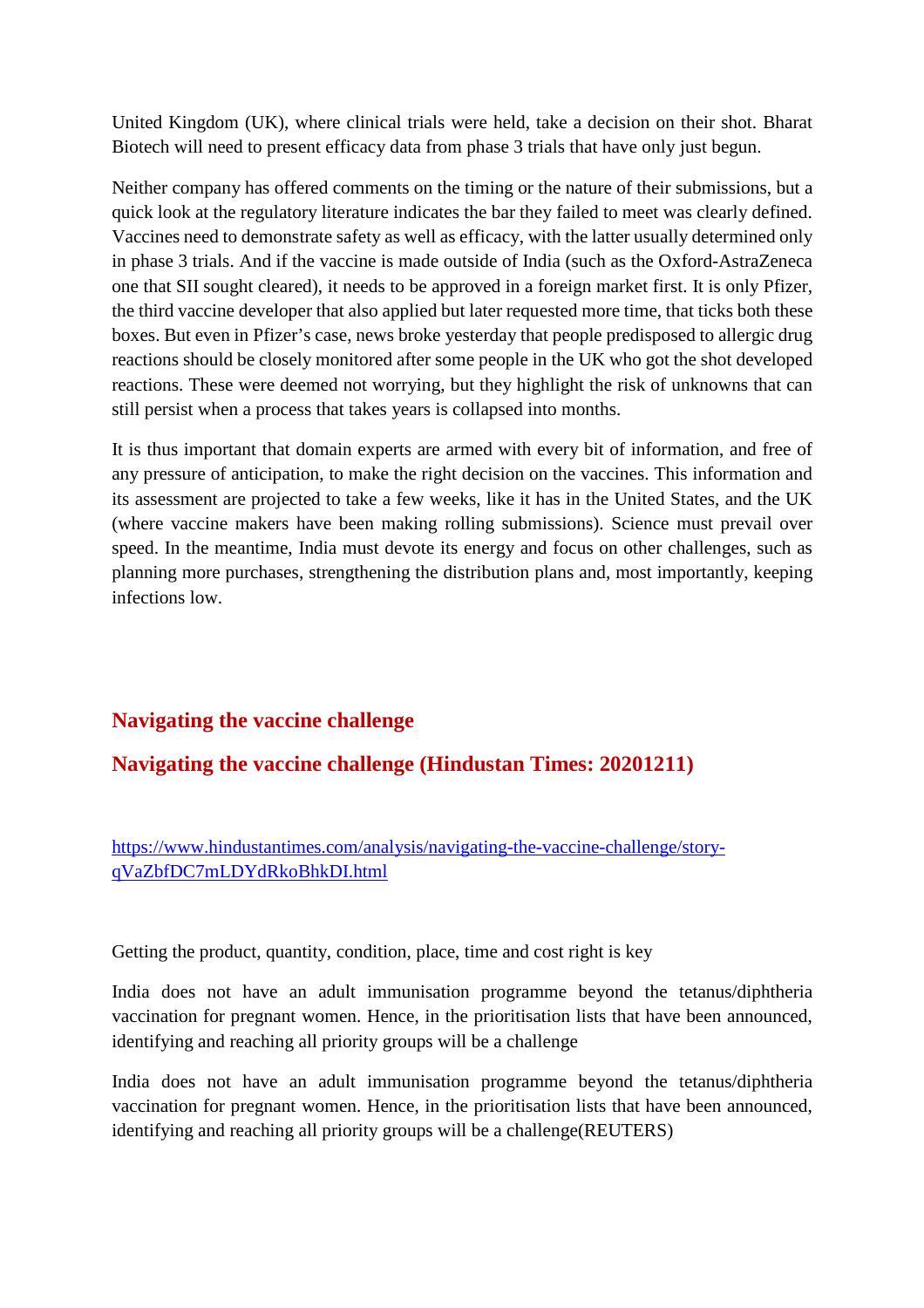For anyone seeking to understand the path ahead for vaccines and vaccination for Sars-CoV-2, there is abundant confusion. Part of this is because there is divergence in information from official sources, academics and "unofficial" sources, and a difference in opinion on the timeliness and completeness.

Press releases tell us that vaccines are performing well. On December 2, the United Kingdom (UK)'s Medicines and Healthcare Products Regulatory Agency became the first regulator to grant temporary authorisation based on a phase III trial, to Pfizer and BioNTech's mRNAbased Covid-19 vaccine. On December 7, the UK began the process of administering vaccines.

Results from the Astra-Zeneca/University of Oxford vaccine, based on a chimpanzee adenoviral vector, well exceed the 50% efficacy requested by the World Health Organization (WHO) and regulators, leading to the reasonable assumption that most vaccines that are based on the spike protein of Sars-CoV-2 will be successful.

In India, Pfizer has applied to the Central Drugs Standards Control Organisation for emergency approval, under the provisions of the New Drugs and Clinical Trials Rule, 2019, which allow the national regulatory authority to waive clinical trials. Even if Pfizer is granted approval, it is unlikely that this will be a vaccine that can be widely deployed because it requires storage at -70 degrees Celsius. Given the limited capacity of even cold storage at -20 degrees Celsius as required by the Moderna vaccine, it is likely that India's national immunisation system, and those of other low- and middle-income countries, will opt for vaccines that can be stored at the more widely available facilities that hold vaccines at 2-8 degrees Celsius.

If vaccines that will not be used for national immunisation programmes are given limited or full approval, the ability to purchase vaccines will differentiate sections of society between those with purchased access and those who must wait for the government to provide vaccines. This situation already exists for many vaccines, such as influenza or chickenpox where vaccines are available in the private sector. Open and transparent discussions about the role of the private sector and access to vaccines are essential for a clearer picture of what lies ahead.

In terms of production capacity, figures vary, but a survey of 113 manufacturers by the Coalition for Epidemic Preparedness Innovations and partners between March and June 2020 estimated that global capacity was two to four billion doses by the end of 2021. Vaccine production landscapes tend to be slow to change, but much more optimistic figures are now being projected, with the Duke Global Health Innovation Center stating that purchase of more than nine billion doses is in discussion and India alone already has an advance market commitment of 1.6 billion doses. This figure does not align with the government's announcement of financial commitments to vaccines or plans for immunisation, and company announcements of their production capacity and commitment not just to India, but to global supply through the COVAX facility.

Even if the figures are correct, and India will have access to 1.6 billion doses of vaccines by the end of 2021, there are significant challenges to getting these doses to where they are needed. The WHO has six rights of supply-chain management for immunisation, which are right product, right quantity, right condition, right place, right time and right cost. Making sure that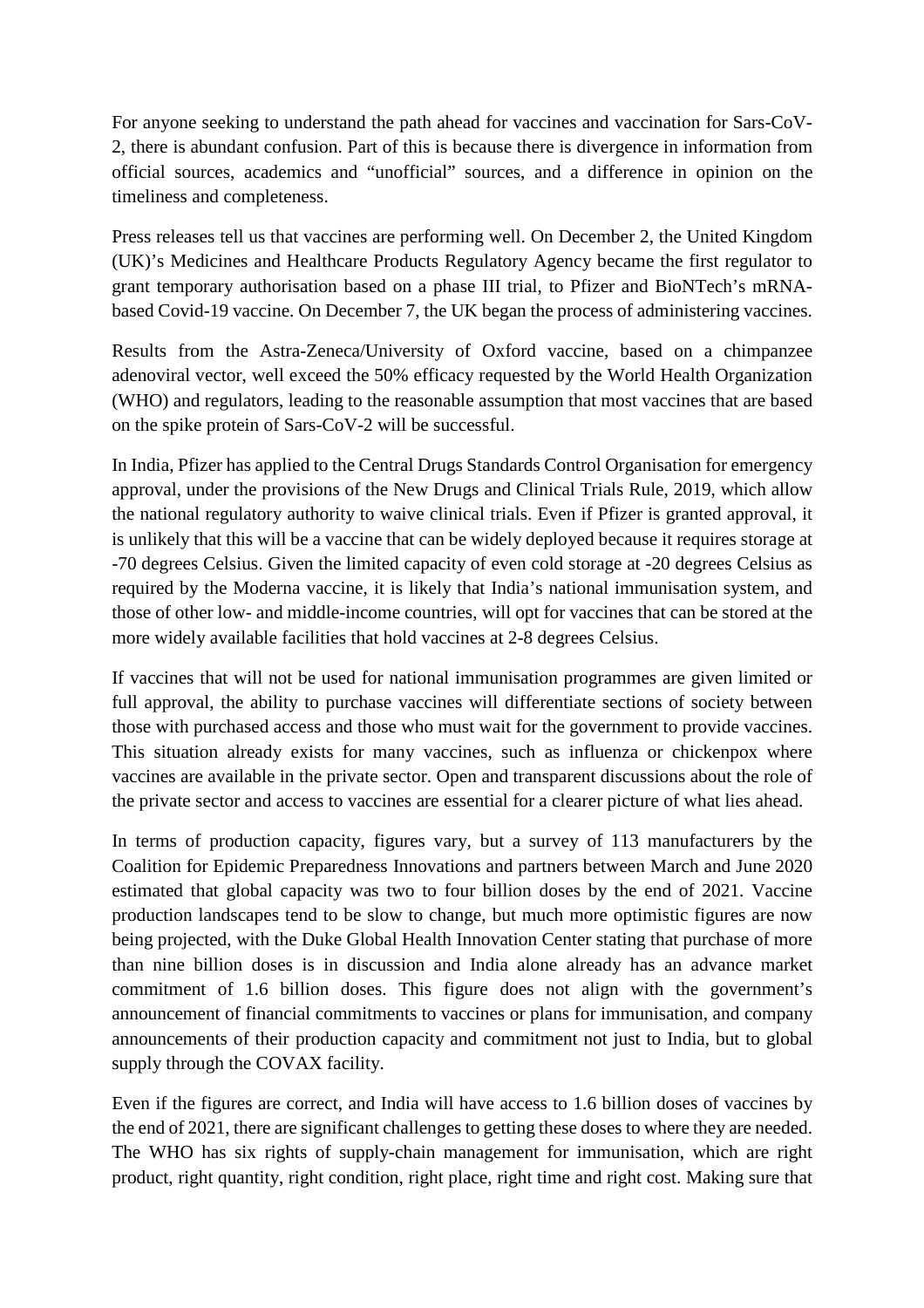all of these logistics are in place requires permutations of product packed volume, temperature for transport and storage, location of supply and delivery, cycle for vaccination and restocking. Availability of refrigerated transport, security of transport, opportunities for pilferage and replacement with fake products are all very real concerns for which preparation is necessary.

To accompany the complexity of storage and supply, which in India will be managed by the National Cold Chain Vaccine Management Resource Centre and the electronic Vaccine Information Network, redeveloped as COVIN, we will need to train vaccinators, have additional supplies needed for immunisations, prepare for immunisation sessions and establish systems for waste disposal. And all that, as we develop and use methods to identify and track individuals who need the vaccine.

India does not have an adult immunisation programme beyond the tetanus/diphtheria vaccination for pregnant women. Hence, in the prioritisation lists that have been announced, identifying and reaching all priority groups will be a challenge. States have been asked to list public and private health care workers, and this is feasible and being done.

However, moving beyond health care workers and other essential workers, however defined, to the elderly and those with co-morbidities as indicated in official announcements will be difficult and there is a need to prepare for falsified documents and fraud.

As important as the issue of delivering vaccines to those prioritised, and not those who try to beat the system is the global concern for migrants and refugees who might be excluded from vaccination based on lack of residency documentation. Ensuring that both doses of a two-dose schedule are delivered is also a challenge since drop-outs are already known to be an issue, particularly for the most vulnerable populations, for infant immunisation. This is likely to much greater with adult immunisation.

Not all problems can be anticipated, but we have experience with strengthening immunisation and with the conduct of campaigns, particularly in the last decade. While the government is using that experience to plan for a range of product, supply and logistic scenarios, sharing plans and developing the right partnerships is important, because in this enterprise, all of us are stakeholders.

#### **वैसीन**

#### **अगर होती हऐसी समयाएंतो समझकारगर हैवैसीन (Dainik Jagran: 20201211)**

https://www.jagran.com/news/national-coronavirus-vaccine-news-if-there-is-pain-or-feverafter-applying-the-vaccine-it-means-it-is-working-jagran-special-21155281.html

आइए जानते हैं कि वैक्सीन का क्या असर है और विशेषज्ञ इस पर क्या कहते हैं।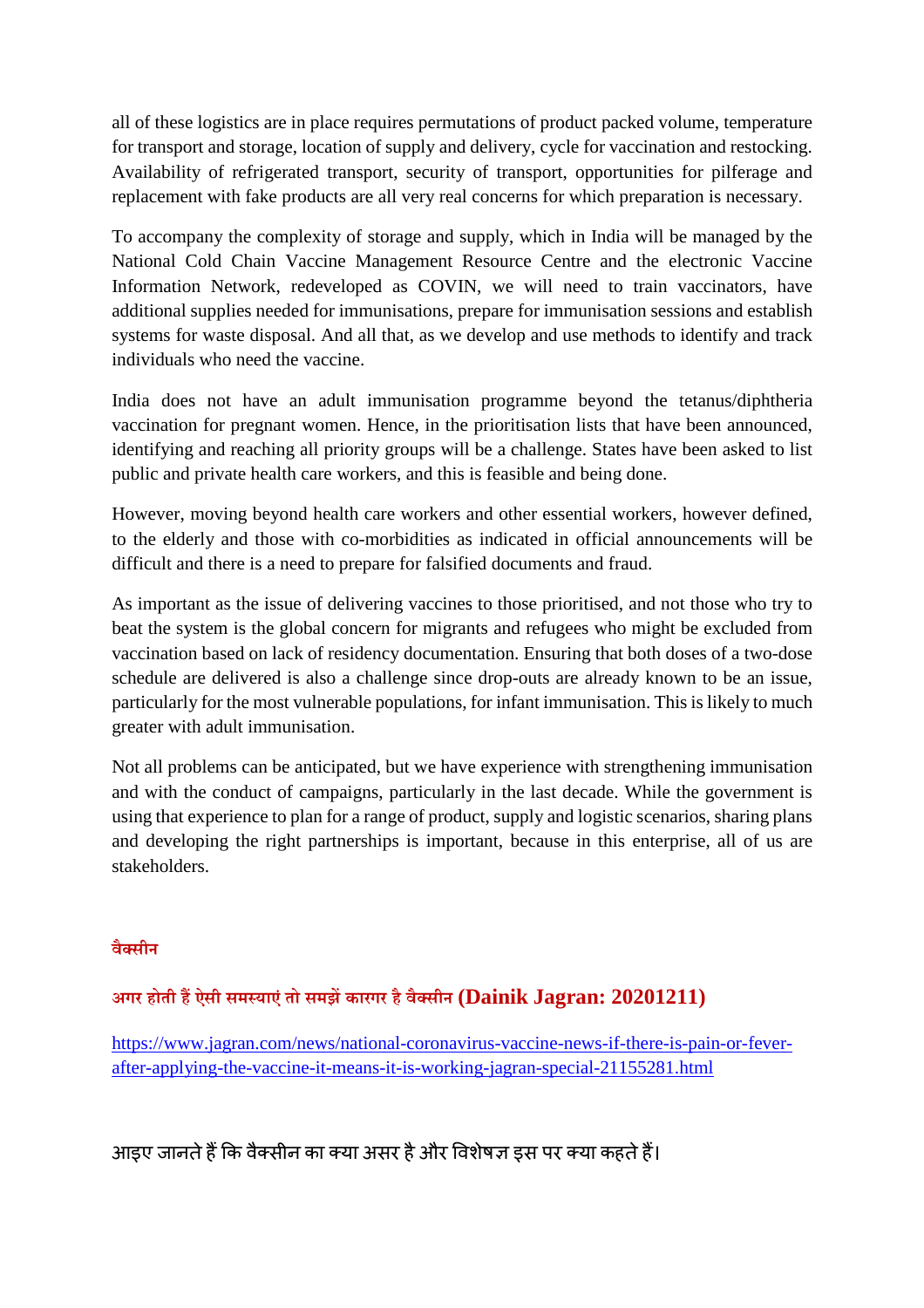शरीर की प्रतिरोधक क्षमता किसी भी अनजान तरल को तुरंत नहीं पहचान पाती। उसे यह समझने में समय लगता है कि यह वैक्सीन है या वायरस। इसी के चलते कई बार शरीर पर चकते पड़ जाते हैं या सिरदर्द होने लगता है।

नई दिल्ली, जेएनएन। ब्रिटेन में फाइजर की वैक्सीन लगवाने के बाद दो लोगों की तबीयत बिगड़ने पर वहां के स्वास्थ्य विभाग ने अलर्ट जारी किया और कहा कि किसी भी तरह की एलजी से ग्रसित लोग टीकाकरण से बचें। जिस पर फाइजर की ओर से कहा गया कि ट्रायल में कोई ऐसा व्यक्ति शामिल नहीं था जिसे एलर्जी हो। हालांकि स्वास्थ्य विशेषज्ञों का कहना है कि यदि वैक्सीन लगाने के बाद दर्द या बुखार है तो मतलब है कि यह काम कर रही है। आइए जानते हैं कि वैक्सीन का क्या असर है और विशेषज्ञ इस पर क्या कहते हैं।

अस्थायी असर से घबराएं नहीं : अमेरिका के प्यू रिसर्च के मुताबिक, वैक्सीन को लेकर चल रही अफवाहों के चलते 60 प्रतिशत लोग टीकाकरण कराएंगे इनमें 51 प्रतिशत लोग सितंबर तक वैक्सीन लगवाएंगे, लेकिन सिर्फ 37 प्रतिशत इसके लिए पहल करेंगे। टीकाकरण के दौरान हो रहे परीक्षण में सामने आया क 2-10

प्रतिशत लोगों पर इसका साइड इफेक्ट दिख सकता है, लेकिन यह अस्थायी होगा।

वैक्सीन के बाद रखें खयाल : यदि वैक्सीन लगवाने जा रहे हैं तो अगले कुछ दिनों तक कोई व्यस्तता न रखें। दर्द और बुखार की दवा घर पर रखें। आसपास के लोगों और मित्रों को पहले से सूचित कर दें।

भारत से म्यांमार, श्रीलंका और मॉरीशस हथियार खरीदते हैं। वहीं अमेरिका दुनिया को सबसे अधिक हथयार सलाई करता है।

वैसीन और भाव मॉडना

सुती

बांह में दर्द

जोड़ों में दर्द

मांसपेशियों में दर्द

बांह का लाल हो जाना

फाइजर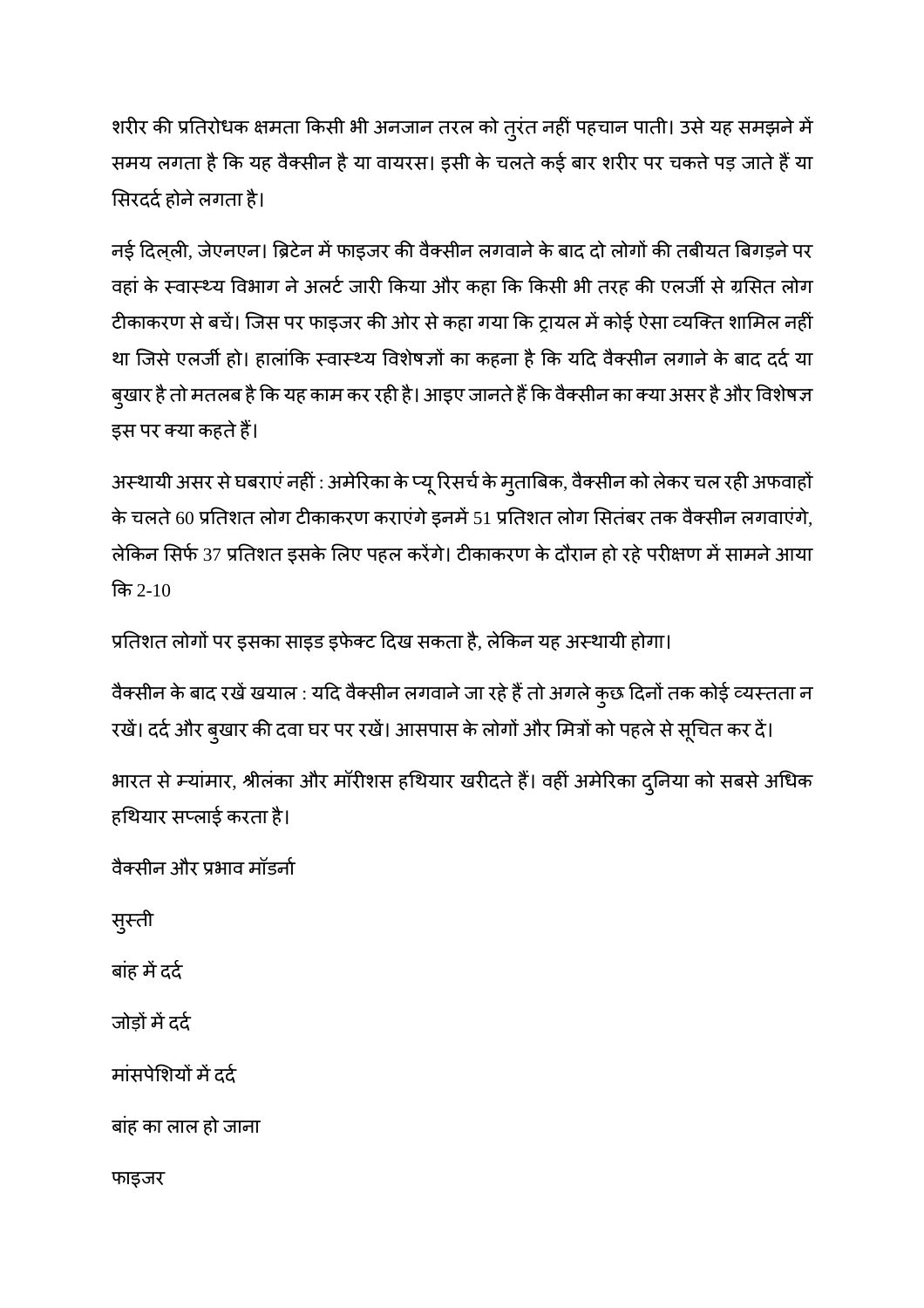सुस्ती

सरदद

एाजेनेका

सुस्ती

बुखार

बांह में दर्द

मांसपेशियों में दर्द

जीतेगा भारत हारेगा कोरोन

#### **Pollution**

### **दलमगंभीर ेणी मबना ह ु आ हैदष ू ण का तर, NCR के लोगको मलथोड़ी राहत (Dainik Jagran: 20201211)**

https://www.jagran.com/delhi/new-delhi-city-ncr-delhis-air-quality-remains-in-the-verypoor-category-21155332.html

दिल्ली गुरुग्राम व फरीदाबाद में एयर इंडेक्स खराब श्रेणी में दर्ज किया गया। वहीं गाजियाबाद ग्रेटर नोएडा व नोएडा में भी लोगों को भी प्रदूषण से थोड़ी राहत मिली है। हालांकि उन शहरों में एयर इंडेक्स बहुत खराब श्रेणी में निचले स्तर पर दर्ज किया गया।

नई दिल्ली, राज्य ब्यूरो। दिल्ली में प्रदूषण गंभीर श्रेणी में बना हुआ है। जबकि एनसीआर में प्रदूषण के स्तर में सुधार हुआ है। दिल्ली में प्रदूषण का स्तर बहुत खराब श्रेणी से खराब की श्रेणी में आ गया। इसलिए दिल्ली, गुरुग्राम व फरीदाबाद में एयर इंडेक्स खराब श्रेणी में दर्ज किया गया। वहीं गाजियाबाद, ग्रेटर नोएडा व नोएडा में भी लोगों को भी प्रदूषण से थोड़ी राहत मिली है। हालांकि उन शहरों में एयर इंडेक्स बहुत खराब श्रेणी में निचले स्तर पर दर्ज किया गया।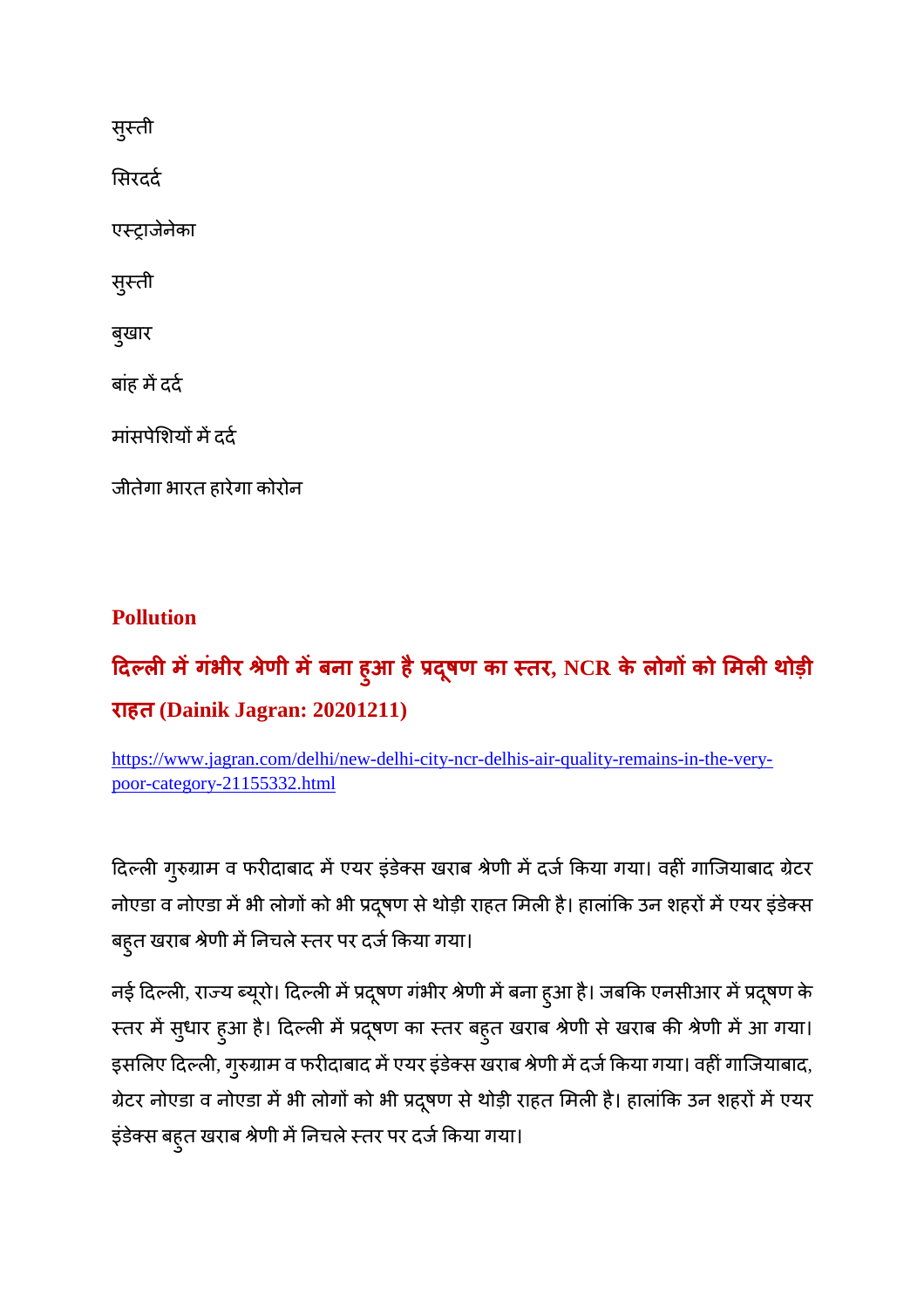केंद्रीय प्रदूषण नियंत्रण बोर्ड (सीपीसीबी) व सफर इंडिया के अनुसार पश्चिम विक्षोभ के कारण शुक्रवार को कुछ इलाकों में बारिश होने की संभावना है और हवा की गति भी तेज रहेगी। इस वजह से प्रदूषण के स्तर पर सुधार होने की उम्मीद है। शनिवार को एयर इंडेक्स मध्यम से खराब श्रेणी में बीच रह सकता है। सीपीसीबी के अनुसार दिल्ली का एयर इंडेक्स 284 दर्ज किया गया। जबकि एक दिन पहले 348 था। इस तरह एयर इंडेक्स में 64 अंकों की गिरावट हुई। इस वजह से एयर इंडेक्स बहुत खराब श्रेणी से खराब श्रेणी में आ गया। एनसीआर के शहरों में गुरुग्राम में प्रदूषण का स्तर सबसे कम 217 दर्ज किया गया।

वहीं एक दिन पहले तक गाजियाबाद व ग्रेटर नोएडा का एयर इंडेक्स गभीर श्रेणी में 400 से उपर था। नोएडा का एयर इंडेक्स भी 394 था। बृहस्पतिवार को इन तीनों जगहों पर भी प्रदूषण के स्तर में सुधार हुआ। फिर भी एयर इंडेक्स बहुत खराब श्रेणी में बना हुआ है। सफर इंडिया के अनुसार दिल्ली के वातावरण में पार्टिकुलेट मैटर (पीएम)-10 का स्तर 347 से घटकर 266 माइक्रोग्राम प्रति घन मीटर व पीएम-2.5 स्तर 193 से घटकर 122 माइक्रोग्राम प्रति घन मीटर पर आ गया। पीएम-10 का सामान्य स्तर 100 व पीएम-2.5 का सामान्य स्तर 60 माइक्रोग्राम प्रति घन मीटर माना गया है। इस आधार पर देखें तो दिल्ली में प्रदूषण का स्तर दो से ढ़ाई गुना अधिक है।

दिल्ली एनसीआर का एयर इंडेक्स

गािजयाबाद- 330

ेटर नोएडा- 322

दिल्ली- 284

गुरुग्राम- 217

फरदाबाद- 300

नोएडा- 310

#### **डायिबटीज**

**इसं िुलन या होता है, शरीर केअंदर कैसेबनता हैऔर डायिबटीज सेबचनेके िलए यजरी है? जानहर सवाल का जवाब (Navbharat Times: 20201211)**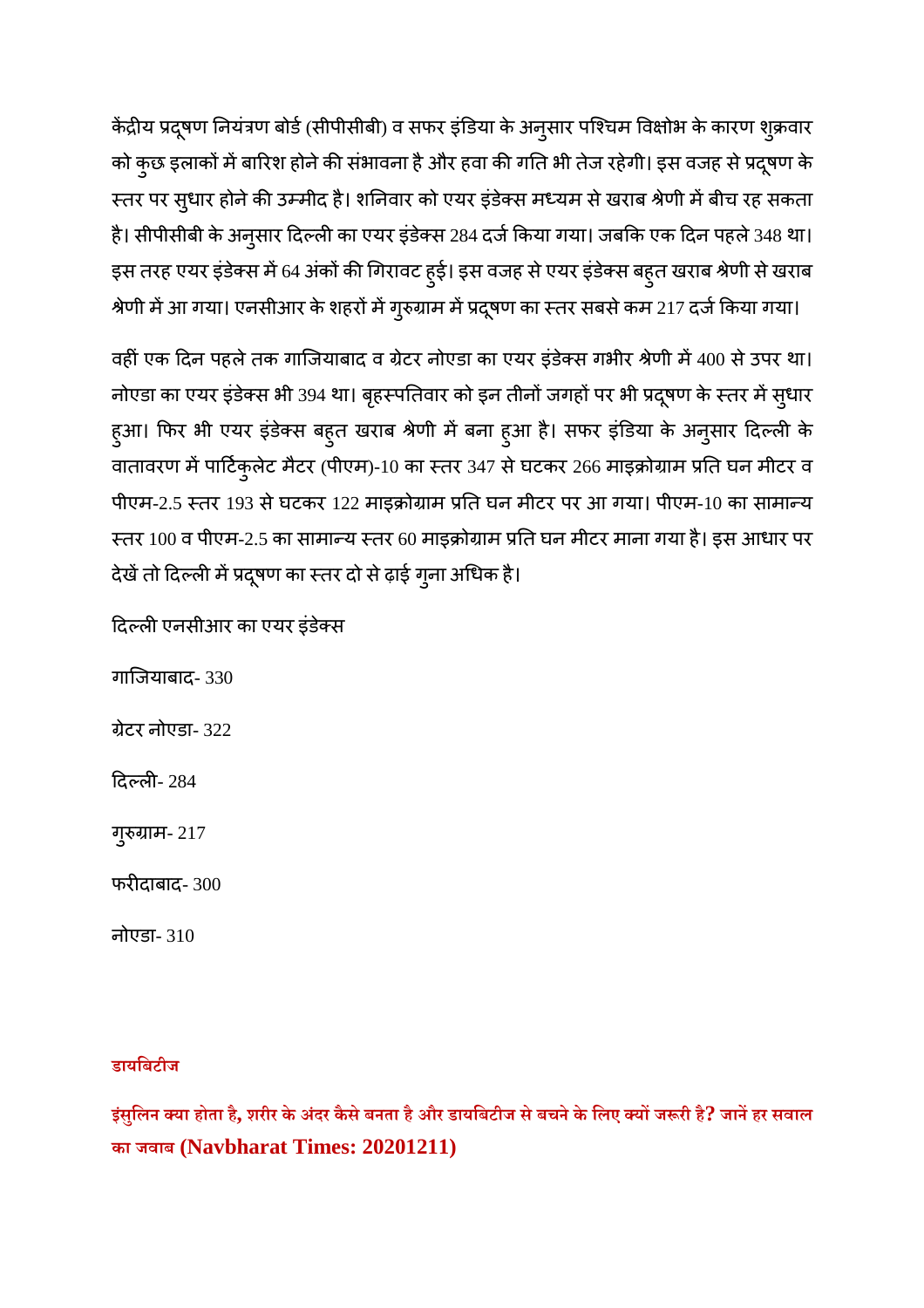https://navbharattimes.indiatimes.com/lifestyle/health/what-is-insulin-and-how-itworks/articleshow/79661706.cms

इंसुलिन एक तरह का हॉर्मोन होता है, जो शरीर के अंदर प्राकृतिक रूप से बनता है और रक्त में मिलकर ग्लूकोज के स्तर को नियंत्रित करने का काम करता है। लेकिन हममें से ज्यादातर लोग इंसुलिन के बारे में डायबिटीज जैसे खतरनाक रोग के कारण जानते हैं। क्योंकि यदि शरीर के अंदर इंस्*लिन का उत्पादन* ठीक से ना हो या यह अपना काम ठीक से ना कर पाए तो हम शूगर के पेशंट बन सकते हैं।

सर्दियों में गीजर समेत कई घरेलू सामान पर ऑफर, 70% तक मिल रही छूट

शरीर में इतने काम करता है इंस्लिन

-रक्त में शुगर की मात्रा नियंत्रित करने के अतिरिक्त इंसुलिन शरीर के अंदर फैट को सहेजने का काम करता है। ताकि जरूरत पड़ने पर शरीर इस वसा का उपयोग कर सके।

-रक्त में ग्लूकोज का स्तर नियंत्रित करने के साथ ही इंसुलिन शरीर की हर कोशिका तक ऊर्जा पहुंचाने का काम भी करता है। यानी सीमित मात्रा में हर कोशिका तक ग्लूकोज पहुंचाता है।

शरीर में इतने काम करता है इंसुलिन

कोलोरेक्टल कैंसर और आंत के ऊतकों में परिवर्तन के लिए जिम्मेदार नहीं है IBS

-हमारे शरीर को ऐक्टिव रखने के लिए इंसुलिन का उत्पादन और इसका अब्जॉर्वशन दोनों ही बहुत जरूरी हैं। यदि इस प्रक्रिया में कोई भी दिक्कत होती है तो व्यक्ति थका हुआ और असहाय अनुभव करता है।

-इंसुलिन मेटाबॉलिज़म की प्रक्रिया को सही रखने में मदद करता है। इंसुलिन का उत्पादन अग्नाश्य में होता है और कार्य क्षमता के आधार पर यह कई तरह का होता है। इसके बारे में आगे बात करेंगे।

इंसुलन कैसेबनता है?

-इंस्लिन का उत्पादन हमारे अग्नाश्य यानी पैनक्रियाज में होता है। भोजन करने के बाद जब रक्त में शुगर और ग्लूकोज की मात्रा बढ़ जाता है, उस समय उस बढ़ी हुई शुगर को नियंत्रित करने के लिए इंस्लिन का स्त्राव होता है।

PCOD की समस्या के बारे में वो सबकुछ, जो आपको पता होना चाहिए

शुगर पेशंट को क्यों पड़ती है इंसुलिन की जरूरत?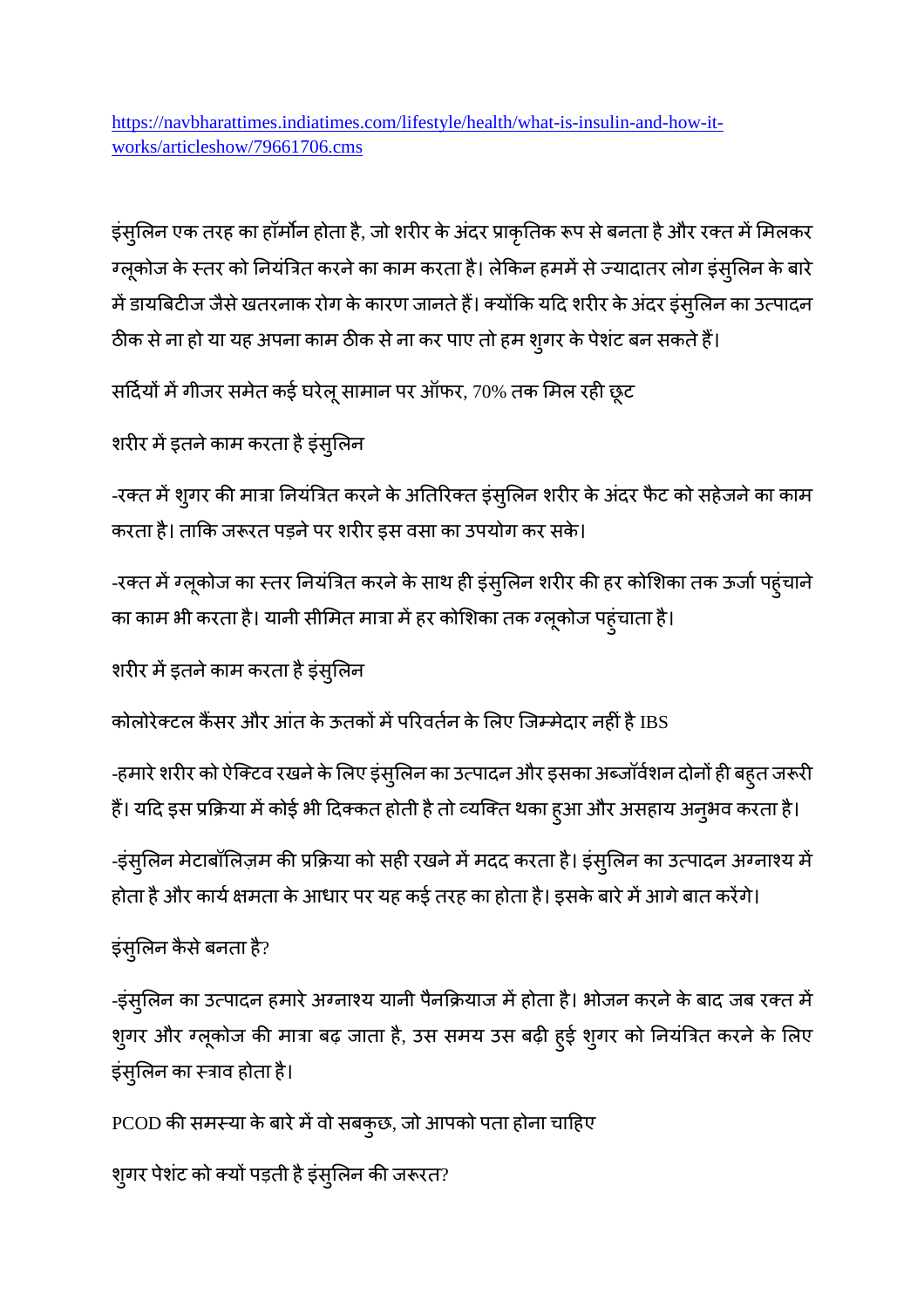-जिन लोगों को टाइप-1 डायबिटीज होती है, उनके पैनक्रियाज में इंस्लिन बनानेवाली बीटा कोशिकाएं नष्ट होने के कारण इंस्लिन नहीं बन पाता है।

डायबिटीज में इंसुलिन की जरूरत

-जिन लोगों को टाइप-2 डायबिटीज होती है, उनके शरीर में इंसुलिन बनता तो है लेकिन यह इंसुलिन प्रभावी नहीं होता है। इसलिए ग्लूकोज की मात्रा को नियंत्रित करने के लिए इंसुलिन लेने की आवश्यकता होती है।

सिर्फ मोटापे से नहीं बल्कि इन 4 सामान्य कारणों से भी बार-बार फूल जाता है पेट

डायबिटीज और इंसुलिन इंजेक्शन

-जैसा कि यहां बताया गया है कि इंसुलिन एक हॉर्मोन है और इसका उत्पादन अग्नाश्य में होता है। लेकिन डायबिटीज के मरीज शुगर को नियंत्रित करने कि लिए जिस इंसुलिन का उपयोग करते हैं, उसकी कार्यक्षमता शरीर में बननेवाले इंसुलिन से अलग होती है। यह भिन्नता इंसुलिन के प्रभाव के आधार पर होती है।

-शुगर के मरीज आमतौर पर इंजेक्शन की मदद से इंसुलिन लेते हैं। एक इंसुलिन वह होता है, जो इंजेक्शन लगने के मात्र 15 मिनट में असर दिखाना शुरू कर देता है और करीब चार घंटे तक शरीर में इंसुलिन की कमी को पूरा करता है।

तूरंत संक्रमित होने पर मात्र 30 सेकंड्स में मारा जा सकता है कोरोना वायरस

बॉडी में इंसुलिन की जरूरत

-दूसरा इंसुलिन वह होता है, जो इंजेक्शन लगने के करीब 30 मिनट बाद असर दिखाना शुरू करता है और यह शरीर में करीब 6 घंटे तक इंसुलिन की कमी को पूरा करता है।

-एक इंस्लिन वह होता है जो इंजेक्शन लगने के 2 घंटे बाद असर दिखाना शुरू करता है और इसका असर शरीर के अंदर 12 घंटे तक रहता है।

-चौथा इंसुलिन वह होता है, जो इंजेक्शन लगने के एक घंटे बाद असर दिखाना शुरू करता है और यह शरीर के अंदर 24 घंटे तक इंसुलिन की कमी को पूरा करता है।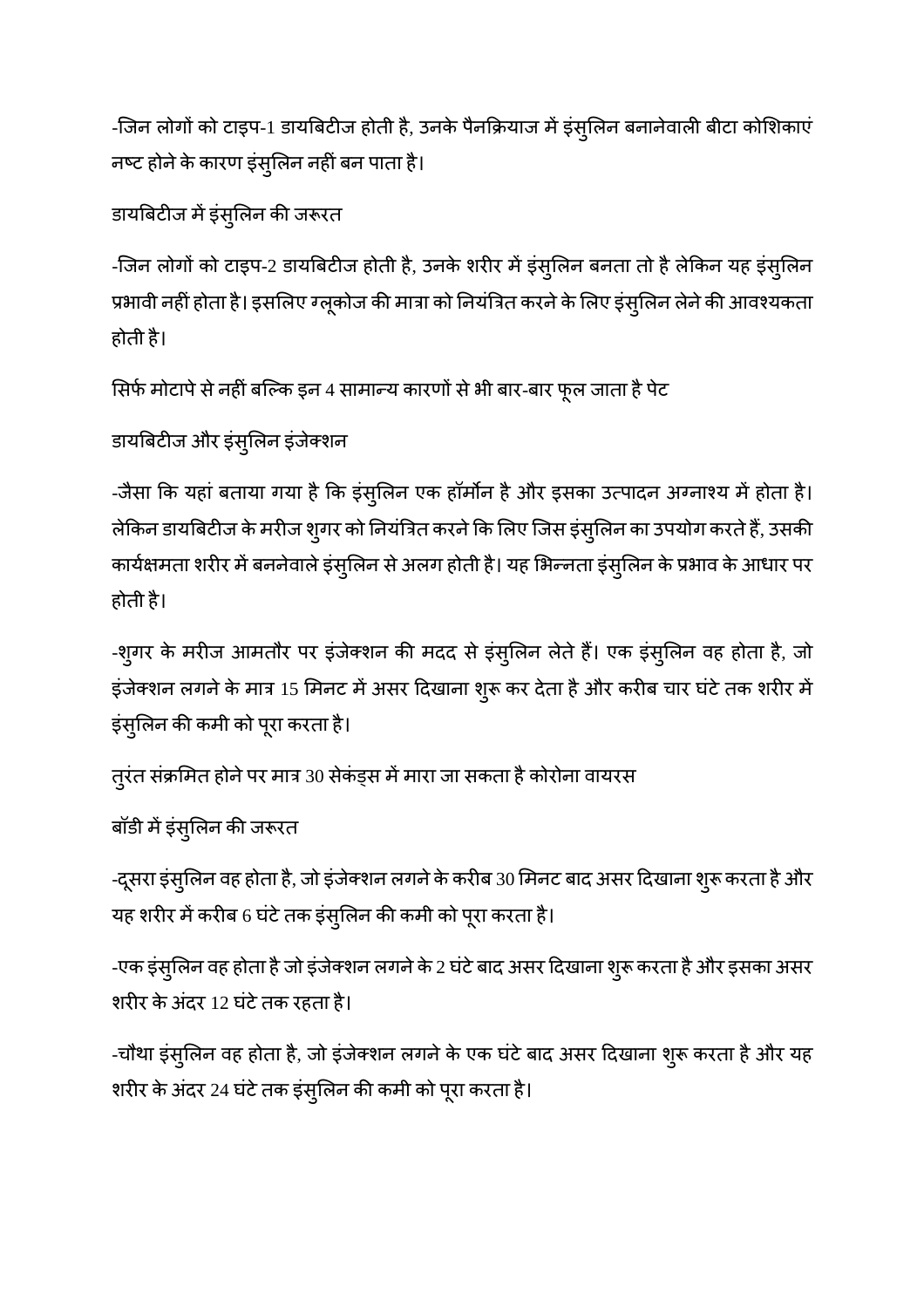-यदि आप श्गर के मरीज हैं तो आपको किस तरह के इंसुलिन की जरूरत होगी, इस बारे में आपको अपने डॉक्टर से बात करनी चाहिए। क्योंकि आपकी रिपोर्टस के आधार पर वही इस बारे में सही जानकारी दे सकतेह।

#### **बहत अिधक गुसा आना भी हैिपबढ़नेका लण, जानिपदोष होनेपर या खाना चािहए और या नह (Navbharat Times: 20201211)**

https://navbharattimes.indiatimes.com/lifestyle/health/pitta-dosha-reason-symptoms-andprecautions/articleshow/79664462.cms

शरीर में पित्त क्यों बढ़ता है? इसके लक्षण क्या हैं और इस स्थिति में क्या खाना चाहिए क्या नहीं? यहां जानें इन सभी सवालों के जवाब...

छोटी-सी बात पर गुस्सा आना और बहुत अधिक गुस्सा करना। नहाने के कुछ समय बाद ही शरीर से दुर्गंध आने लगना...ये इस बात के लक्षण हैं कि आपका शरीर पित्तज प्रकृति का है। यानी आपके शरीर में पित्त की अधिकता है। पित्त शरीर में अनेक स्थानों पर प्रमुखता में रहता है और इनके काम भी अलग होते ह।

-आयुर्वेद के अनसार, पित्त असंतुलित होने पर एक या दो नहीं बल्कि 40 प्रकार के रोग हो सकते हैं। पित्त कम हो तब भी व्यक्ति रोगी हो जाता है और यदि पित अधिक हो तब भी कई तरह के रोग घेर लेते हैं। यहां जानें किन मुख्य कारण से शरीर में पित की मात्रा बढ़ जाती है...

```
-बहुत अधिक तीखा भोजन करने से पित्त बढ़ता है।
```

```
-मानसिक तनाव के कारण पित्त बढ़ता है।
```
-शरीर की क्षमता से अधिक मेहनत करने पर भी पित्त दोष में वृद्धि हो जाती है।

-भूख लगने पर भोजन ना करना या बिना भूख के भी कुछ ना कुछ खाने से भी पित्त बढ़ने की समस्या हो जाती है।

```
-नॉनवेज अधिक खाने से भी पित्त बढ़ता है।
```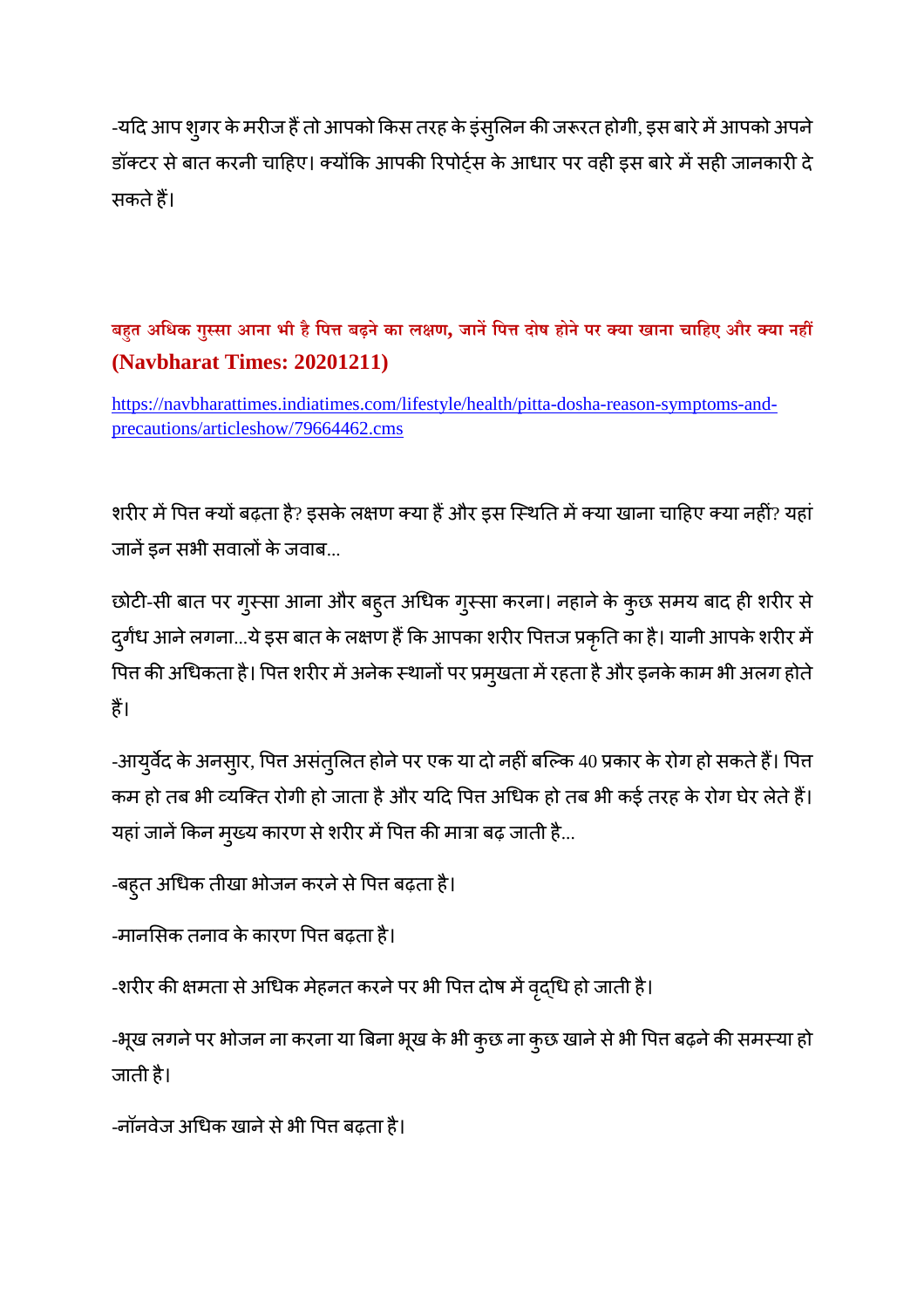-जो लोग खटटी चीजें, गर्म तासीर की चीजें और सिरके से बनी चीजों का अधिक सेवन करते हैं, उन्हें भी पित्त बढ़ने की समस्या हो जाती है।

फैट को तेजी से पिघलाती है फूलगोभी, सर्दियों में इन 5 कारणों से करें इसका नियमित सेवन

पित दोष बढ़ने के लक्षण

ऐसे पहचाने बढ़े हुए पित्त क<mark>ो</mark>

-अब उन लक्षणों की बात करते हैं, जिनके आधार पर आप पहचान सकते हैं कि आपके शरीर में पित्त की मात्रा बढ़ी हुई है। इन लक्षणों में- बहुत जल्दी थकना और थकान अधिक होना

-बह्त अधिक गर्मी लगना और पसीना आना

-शरीर से अधिक दुर्गंध आना

-मुंह में छाले होना या गले में सूजन इत्यादि की समस्या

-बहुत अधिक गुस्सा आना

-चक्कर आना और कभी-कभी बेहोशी की समस्या होना

-लगातार ठंडी चीजें खाने की इच्छा होना

नाश्ते में हर दिन खाएं इन 8 में से कोई 1 चीज और बढ़ता वजन घटने लगेगा

पित्त बढ़ने पर क्या खाएं और क्या ना खाएं

पित्त को संतुलित करने के घरेलू उपाय

-बढ़े हुए पित्त को शांत करने के लिए आप अपने खान-पान में जरूरी बदलाव करें। सबसे पहले मसालेदार भोजन करना बंद करें और नॉनवेज बिल्कुल ना खाएं।

-भोजन में देसी घी का सेवन करें।

-शरीर को ठंडक देनेवाली कच्ची सब्जियों को अधिक खाएं। जैसे खीरा, मूली, चुकंदर, ककड़ी, गाजर, ब्रोकली इत्यादि।

अगर इन बर्तनों में खाना बनाएंगे तो वैक्सीन लगने के बाद भी हो सकता है कोरोना संक्रमण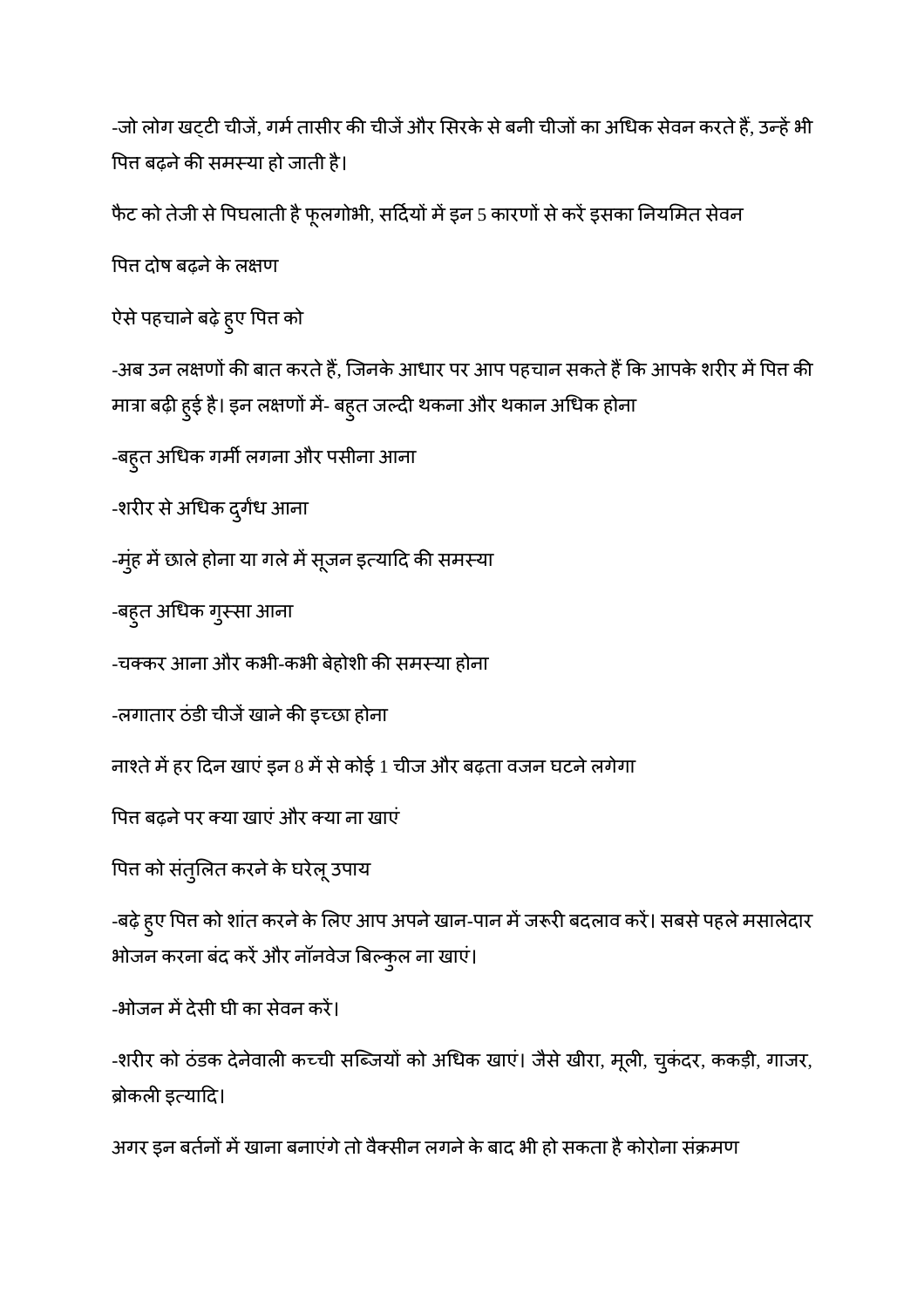पितज प्रकृति के लोग क्या ना खाएं?

-पित्त बढ़ा हुआ रहता है तो आपको कुछ खास चीजों का सेवन बहुत ही सीमित मात्रा में करना चाहिए। जैसे, कचेटमाटर ना खाएं

-ड्राईफ्रूट्स बहुत ही कम खाएं

-बादाम को रातभर पानी में भिगोकर खा सकते हैं।

-मूंगफली का सेवन कम से कम करें।

-चाय और कॉफी कम पिएं।

-अल्कोहल से दूर रहें।

#### **Rare malaria genus Plasmodium**

#### **Rare malaria genus Plasmodium ovale reported in Kerala, soldier who came from Sudan is under treatment (Hindustan Times: 20201211)**

https://www.hindustantimes.com/india-news/rare-malaria-genus-plasmodium-ovale-reportedin-kerala-soldier-who-came-from-sudan-is-under-treatment/story-3SmqQwk1WmAhxITzYDu40K.html

There is no reason to worry as the health minister has said that the spread of the disease can be avoided with timely treatment and preventive measures

Health minister KK Shailaja said the virus was found in a soldier who came from Sudan.

At a time when Kerala is grappling with a resurgence of Covid-19 cases in the last few weeks, the health department of the state has detected a new genus of malaria called 'plasmodium oval', state health minister KK Shailaja tweeted on Thursday. The disease was detected in a soldier who travelled from Sudan. He was being treated at the district hospital in Kannur. "Plasmodium oval, a new genus of malaria, has been detected in the State. It was found in a soldier who was being treated at the District hospital in Kannur. The soldier had come from Sudan," Shailaja wrote on Twitter.

Protozoa which is responsible for malaria can be found in five varieties: Plasmodium vivax, Plasmodium falciparum, Plasmodium malaria, Plasmodium knowlesi and Plasmodium ovale. Among these, Plamodium Vivax and Palsmodium Falciparum are the most common in India. Plasmodium ovale is generally found in Africa.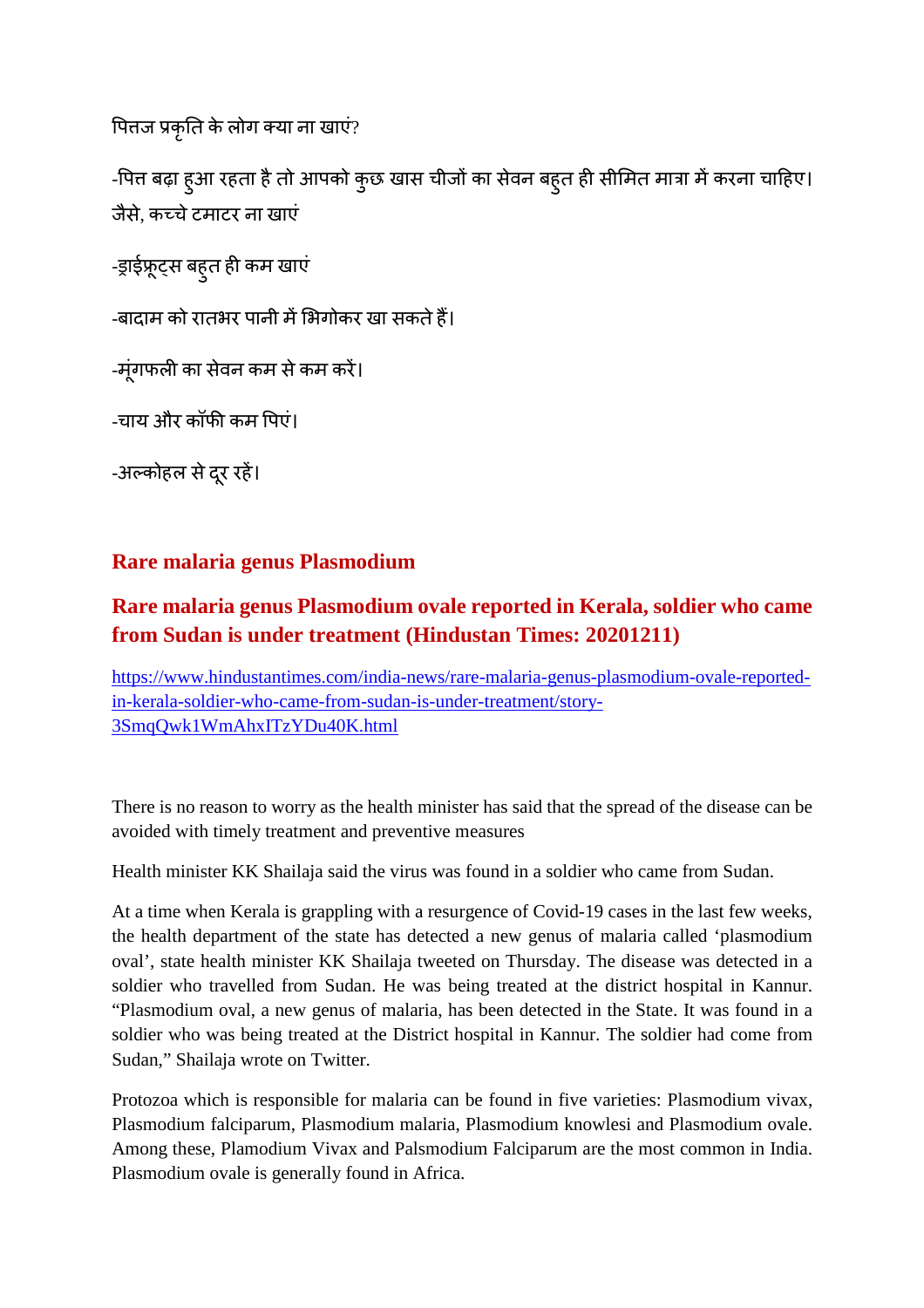However, there is no reason to worry as the health minister has said that the spread of the disease can be avoided with timely treatment and preventive measures. This type of malaria is not known to be fatal. The malaria test was held at Kannur District Hospital after the soldier who went to Sudan as part of UN service complained of malaria symptoms. The virus was confirmed after a detailed study.

India reported its first confirmed case of the novel coronavirus in Thrissur district of Kerala when a student, who was studying in Wuhan University, China and had returned to India. Also in 2018, a Nipah virus disease (NiV) outbreak was reported from Kozhikode district.

#### **Diarrhea**

#### **Toxin provides clues to long-term effects of diarrhea caused by E. coli (New Kerala: 20201211)**

https://www.newkerala.com/news/2020/213717.htm

Researchers at Washington University School of Medicine in St. Louis have discovered that a toxin produced by the bacterium Escherichia coli (E. coli), long known to cause diarrhea, also has other effects on the human digestive tract.

The toxin, they found, changes gene expression in the cells that line the inside of the gut, inducing them to manufacture a protein that the bacterium then uses to attach to the intestinal wall.

The findings, published Nov. 17 in Proceedings of the National Academy of Sciences, offer a clue to why recurrent but short-lived episodes of diarrhea could lead to long-term nutritional problems.

"There's more than meets the eye with this toxin. It is basically changing the surface of the intestine to benefit itself, probably ultimately to the detriment of the host," said senior author James M. Fleckenstein, MD, a professor of medicine and of molecular microbiology.

"Decades ago, people worked out how the toxin causes diarrhea, but until recently, nobody really had the tools to delve into what else this toxin might be doing. We're trying to put together the pieces of the puzzle to find out how toxin-producing E. coli might be driving malnutrition and other ripple effects of diarrhea," added Fleckenstein.

Fleckenstein and first author Alaullah Sheikh, PhD, a postdoctoral researcher, study enterotoxigenic E. coli (ETEC), a toxin-producing strain of E. coli that is a common cause of severe, watery diarrhea.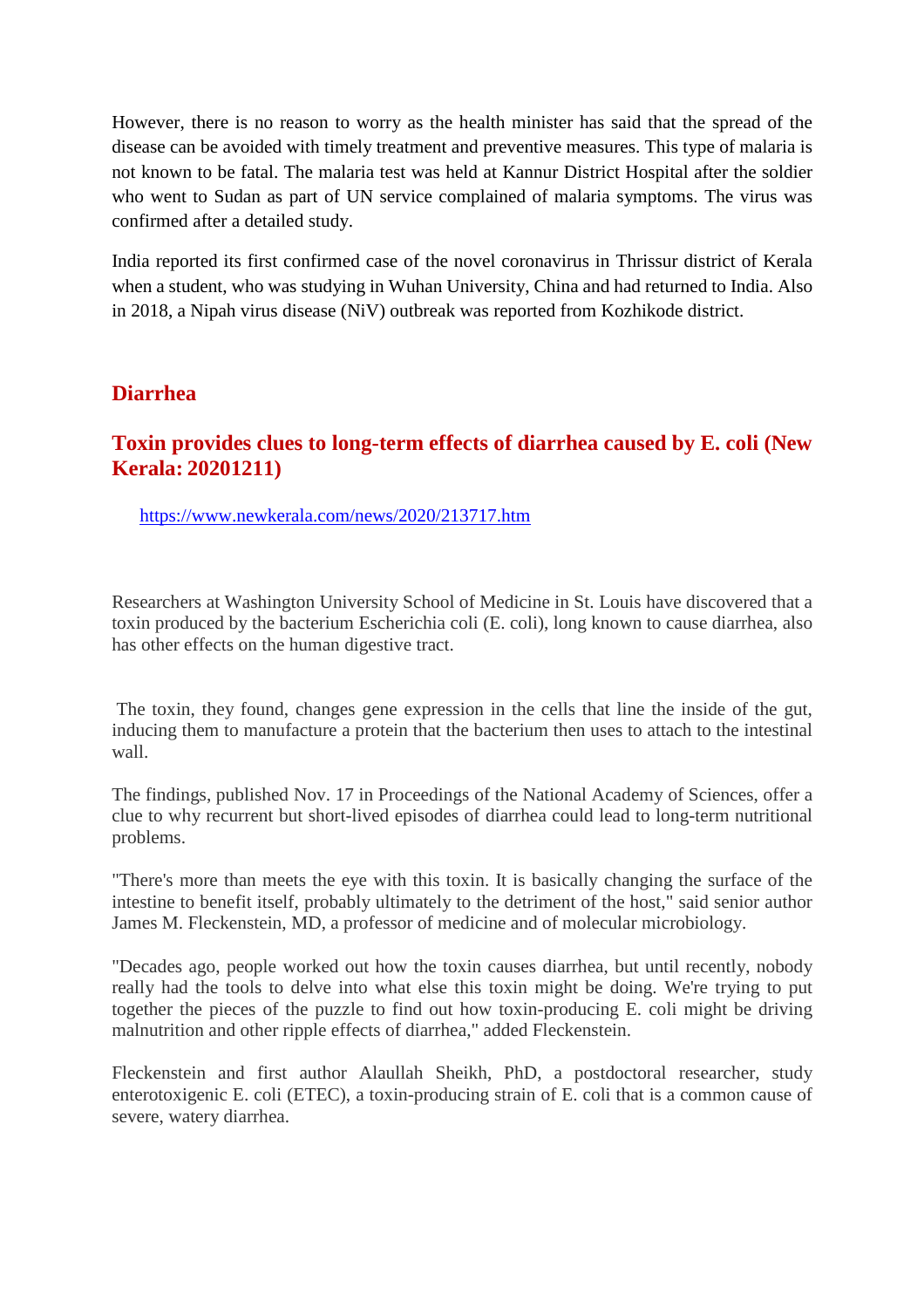The bacterium's so-called heat-labile toxin causes ion channels on intestinal cells to open, triggering an outpouring of water and electrolytes into the digestive tract -- in other words, diarrhea.

Since oral rehydration therapy was invented in the 1970s, deaths from diarrhea have dropped by more than 80 percent worldwide. While invaluable at helping people survive a bout of diarrhea, the therapy does nothing to reduce the number of cases.

Worldwide, young children still develop diarrhea an average of three times a year, with the youngest and poorest children bearing the brunt of the caseload -- and of the long-term health consequences.

Fleckenstein and Sheikh speculated that ETEC's heat-labile toxin might be doing more than just causing acute diarrhea and dehydration. If so, it might explain the link between ETEC and malnutrition, stunting and other problems.

To find other ways the toxin affects the gut, the researchers grew human intestinal cells in a dish and treated the cells with the toxin. They found that the toxin activates a set of genes known as CEACAMs. One in particular -- CEACAM6 -- codes for a protein that is normally in cells of the small intestine at low levels.

Further experiments revealed that the toxin causes cells to produce more CEACAM6 protein, which the bacteria then uses to attach to intestinal cells and deliver even more toxin. Moreover, using intestinal biopsy specimens from people in Bangladesh infected with ETEC, the researchers showed that CEACAM6 expression increases in the small intestine during natural infection.

"CEACAM6 is expressed in what is called the brush border of the small intestine, which is where all your vitamins and nutrients get absorbed," Sheikh said.

"This is one of the first pieces of evidence that ETEC can change the intestinal surface. We don't yet know how long that lasts and what that means for people who are infected, but it stands to reason that damage to this part of the body could affect the ability to absorb nutrients," added Sheikh.

Fleckenstein, Sheikh and colleagues are continuing to study the link between ETEC and malnutrition, stunting and other health consequences.

"We are trying in the lab to understand the role of ETEC and its toxins as they relate to nondiarrheal effects of ETEC infection, particularly in young children in developing countries," Fleckenstein said.

"There's a lot of work to be done to explore how the toxins might be related to these long-term consequences of diarrhea," added Fleckenstein.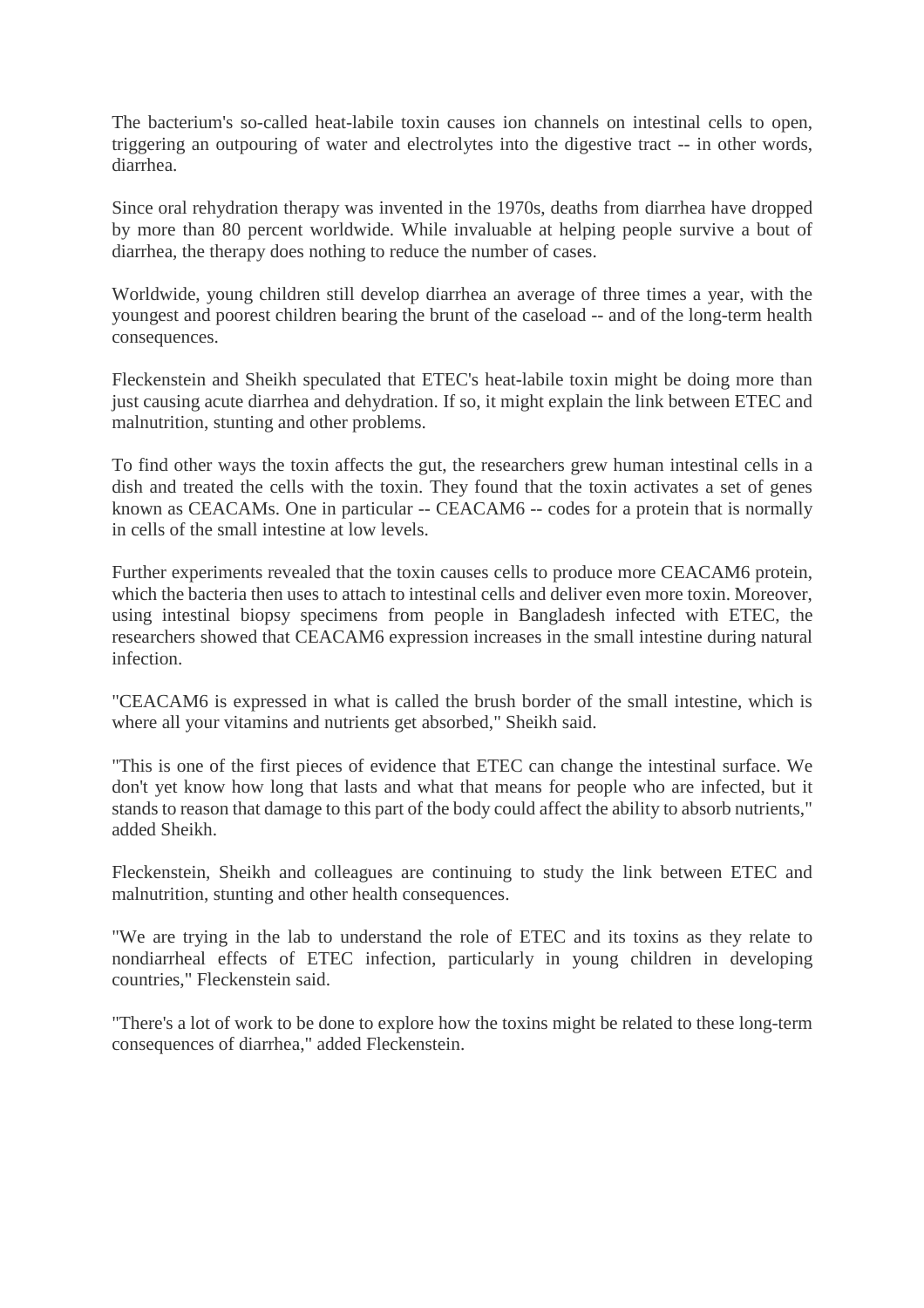#### **SARS-CoV-2 infection**

#### **Studies reveal potential weaknesses in SARS-CoV-2 infection (New Kerala: 20201211)**

#### https://www.newkerala.com/news/2020/213647.htm

A single protein that appears necessary for the COVID-19 virus to reproduce and spread to other cells is a potential weakness that could be targeted by future therapies.

The molecule, known as transmembrane protein 41 B (TMEM41B), is believed to help shape the fatty outer membrane that protects the virus' genetic material while it replicates inside an infected cell and before it infects another.

The latest finding comes from a pair of studies led by researchers at NYU Grossman School of Medicine and NYU Langone Health's Perlmutter Cancer Center, and colleagues at Rockefeller University and elsewhere.

Published in the journal Cell online on December 8, the studies revealed that TMEM41B was essential for SARS-CoV-2 to replicate.

In a series of experiments, researchers compared how the COVID-19 virus reproduces in infected cells to the same processes in two dozen deadly flaviviruses, including those responsible for yellow fever, West Nile and Zika disease.

They also compared how it reproduces in infected cells to three other seasonal coronaviruses known to cause the common cold.

"Together, our studies represent the first evidence of transmembrane protein 41 B as a critical factor for infection by flaviviruses and, remarkably, for coronaviruses, such as SARS-CoV-2, as well," said studies' co-senior investigator John T. Poirier, PhD.

"An important first step in confronting a new contagion like COVID-19 is to map the molecular landscape to see what possible targets you have to fight it," said Poirier, an assistant professor of medicine at NYU Langone Health.

"Comparing a newly discovered virus to other known viruses can reveal shared liabilities, which we hope serve as a catalogue of potential vulnerabilities for future outbreaks," added Poirier.

"While inhibiting transmembrane protein 41 B is currently a top contender for future therapies to stop coronavirus infection, our results identified over a hundred other proteins that could also be investigated as potential drug targets," said Poirier, who also serves as director of the Preclinical Therapeutics Program at NYU Langone and Perlmutter Cancer Center.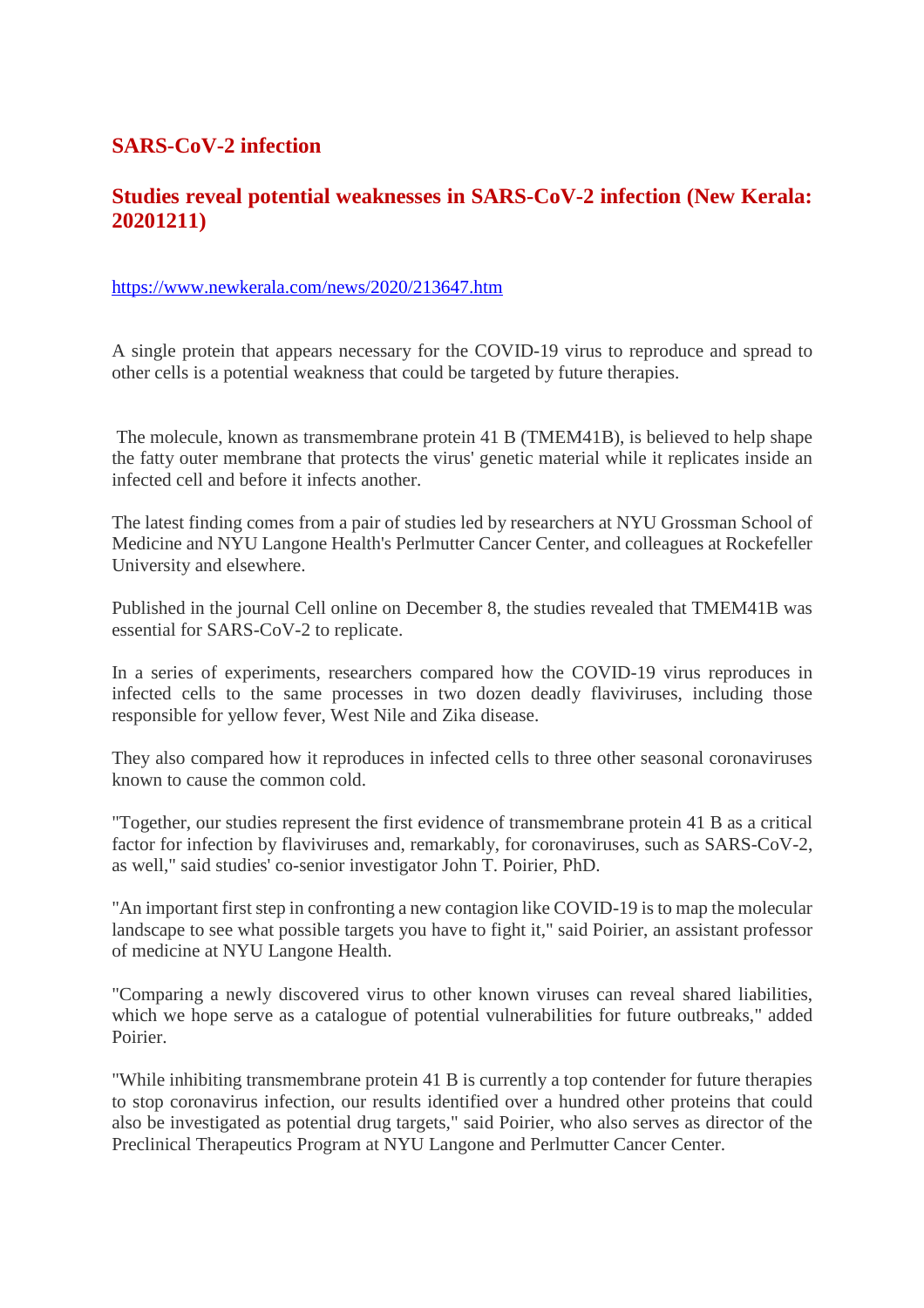For the studies, researchers used the gene-editing tool CRISPR to inactivate each of more than 19,000 genes in human cells infected with each virus, including SARS-CoV-2. They then compared the molecular effects of each shutdown on the virus' ability to replicate.

In addition to TMEM41B, some 127 other molecular features were found to be shared among SARS-CoV-2 and other coronaviruses. These included common biological reactions, or pathways, involved in cell growth, cell-to-cell communication, and means by which cells bind to other cells. However, researchers say, TMEM41B was the only molecular feature that stood out among both families of viruses studied.

Interestingly, Poirier notes, mutations, or alterations, in TMEM41B are known to be common in one in five East Asians, but not in Europeans or Africans.

He cautions, however, that it is too early to tell if this explains the relatively disproportionate severity of COVID-19 illness among some populations in the United States and elsewhere.

Another study finding was that cells with these mutations were more than 50 per cent less susceptible to flavivirus infection than those with no gene mutation.

Poirier says more research is needed to determine if TMEM41B mutations directly confer protection against COVID-19 and if East Asians with the mutation are less vulnerable to the disease.

The research team next plans to map out TMEM41B's precise role in SARS-CoV-2 replication so they can start testing treatment candidates that may block it. The team also has plans to study the other common pathways for similar potential drug targets.

Poirier adds that the research team's success in using CRISPR to map the molecular weaknesses in SARS-CoV-2 serves as a model for scientists worldwide for confronting future viral outbreaks.

#### **Neurological complications**

#### **Neurological complications common in moderate Covid cases: Study (New Kerala: 20201211)**

https://www.newkerala.com/news/2020/213622.htm

Covid-19 can lead to a broad range of neurological complications, including stroke, seizures, movement disorders, inflammatory diseases and more, even in moderate cases, say researchers, one of whom is of Indian-origin.

For the study, published in the journal Neurology, the research team looked at people with neurological symptoms and Covid at a racially and socioeconomically diverse hospital.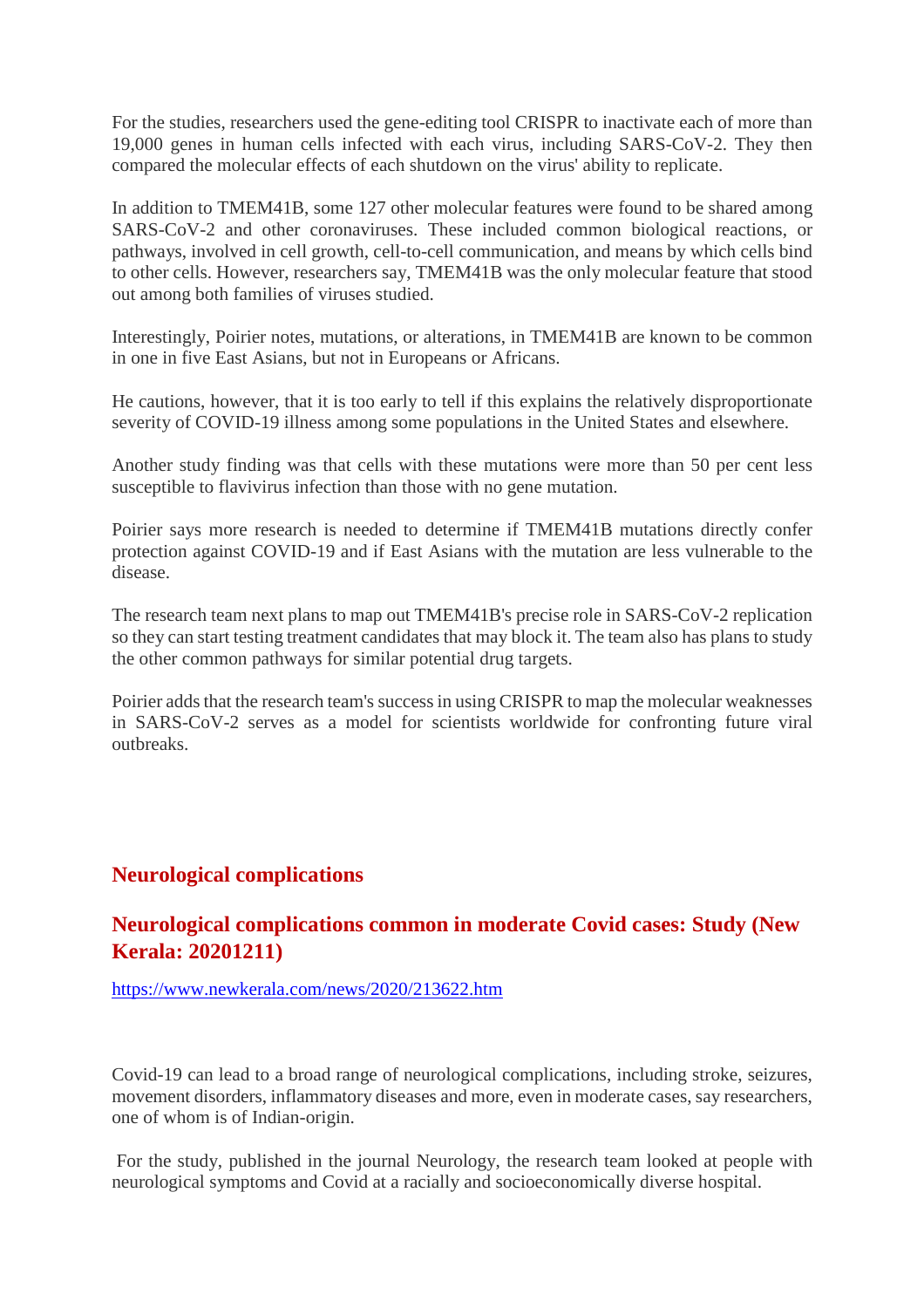"We found a wide range of neurological complications--spanning inflammatory complications, stroke and other vascular conditions, metabolic problems, exacerbation of underlying neurological conditions and more," said study author Pria Anand from the Boston University in the US.

"Yet the majority of these people did not require critical care, suggesting that neurological complications may be common in people with moderate Covid-19 as well as those with severe disease," Anand added.

The study involved 74 people who between April 15 and July 1, 2020, tested positive for Covid-19 and were evaluated for various neurological conditions at a large hospital serving underserved, low-income and elderly people in Boston.

The average age was 64. A total of 47 people had a prior history of neurological disease.

At the time of hospitalization, 18 people had strokes, 15 had seizures and 26 people had a type of brain dysfunction that causes confusion and delirium.

Seven people had movement disorders, including five people with myoclonus, which involves sudden, brief twitching of the muscles. Three people had traumatic brain injuries due to falls in their homes after developing Covid-19.

One person had signs of developing autoimmune encephalitis, a rare, complex disease where the body's immune system attacks itself, yet these symptoms improved after the person received corticosteroids, the study said.

The findings showed that 10 people died in the hospital. The people who survived had a moderately severe disability, on average, at the time they left the hospital, compared to mild disability before their hospitalization.

A total of 27 people were able to return home with or without home health services, 20 went to skilled nursing facilities, including 11 who had previously been living at home, and nine went to acute rehabilitation centres, including eight who had been living at home.

Three people went to long-term acute care hospitals and five people were entered into hospice, either at home or as an inpatient.

"More research is needed to fully understand the breadth of neurological complications associated with COVID-19 infection," Anand noted.

#### **Pandemic**

**Amid rise in digital transactions, pandemic hits ATMs in Kenya (New Kerala: 20201211)**